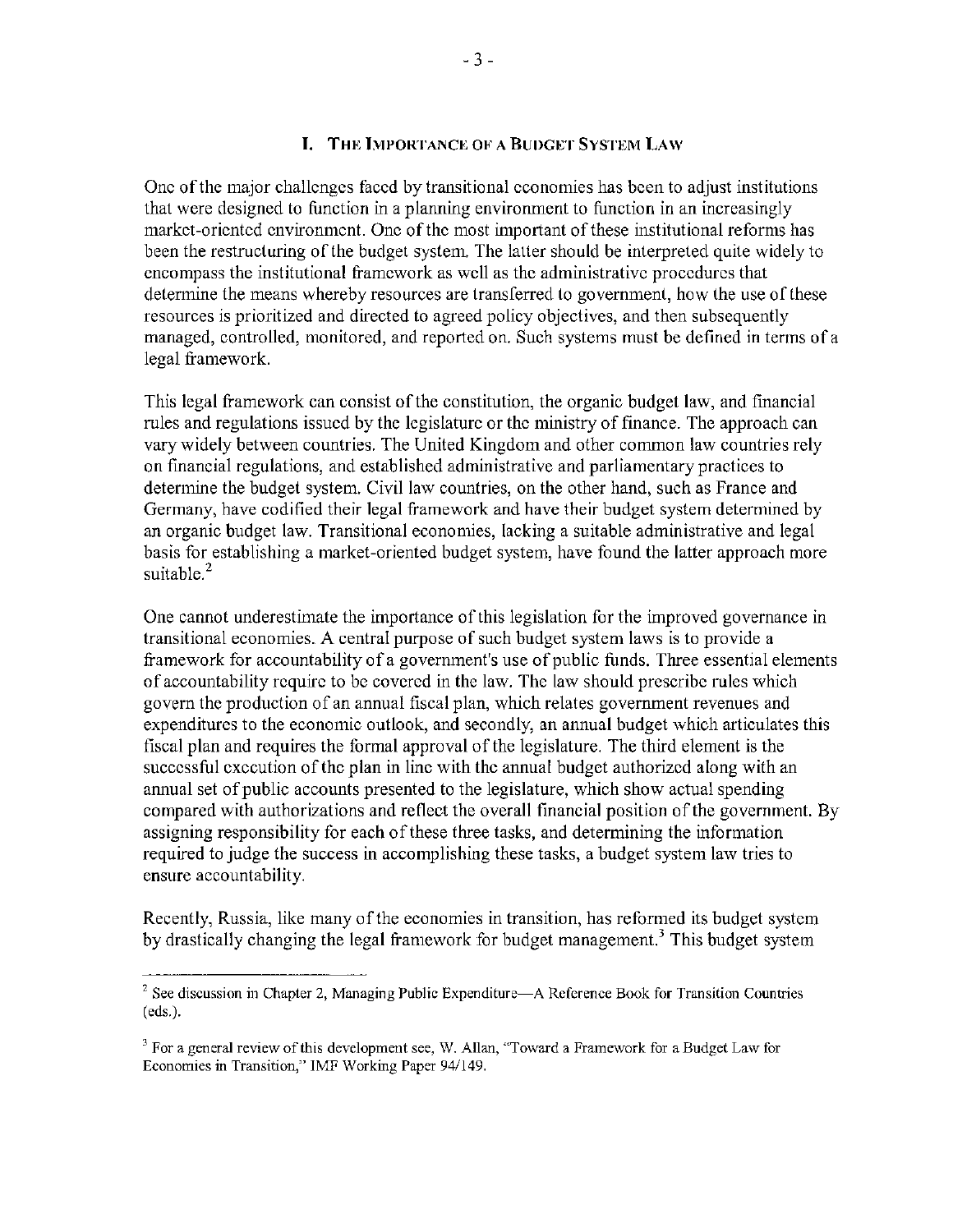law, or Budget Code, first came into effect in FY 2000 and comprehensively covers all issues of fiscal management. This paper offers a critical appraisal of the new Russian budget system, critically examining the processes of budget preparation, budget approval, and budget execution prescribed in the law. In this review certain weaknesses are identified and recent attempts to address them are described, In conclusion, the paper otfers an agenda for the further reform of the Russian budget system,

### II. THE BUUGET [PREPARATION PROCESS](#page--1-0)

The procedures for budget preparation, as laid out in the Budget Code, are described in Annex L It is evident that the Budget Code describes a system, which has parallels in OECD countries, For example, the starting point is a macroeconomic framework; a top-down approach is described, with a budget to be formulated within clear macrofiscal rules (see Box 1),

## [Box 1. Fiscal Rules Governing the Budget Process](#page--1-0)

Art. 92 of the Budget Code stipulates:

- The federal budget fiscal deficit shall not exceed the total amount of budget investments and expenditures required to service the public debt.
- The budget deficit of a member territory of the federation may not exceed 5 percent of the revenues of the member, net of financial support of the federal budget.
- The deficit of a local budget may not exceed 3 percent of the budget revenues, excluding financial support from higher levels of government.

### A number of features of the budget preparation process should be noted:

### *The timetable for budget preparation*

The budget preparation process described in Annex I is evidently very detailed, with strict deadlines, This is partly due to the lengthy budget approval process (see below) and also to the Duma's envisaged input into budget preparation, However, the consequence is that budget preparation must commence very early in the preceding year. Thus the first detailed budget by functional classification is prepared by end-April, and by economic classification by early May, with the draft budget sent to the interagency commission, which resolves disputes in budget allocations, for approval by early June. While the Budget Code does envisage that expenditure and revenue (as well as financing) estimates in the budget are rooted in a macroeconomic framework, the need to adjust this framework in a sometimes rather unstable and volatile environment implies perhaps major adjustment of the framework on which the budget should be based throughout the preceding year, In any case, the Ministry of Finance's (MoF) attempt at "top-down" aggregate control, based on affordability as assessed from a macroeconomic perspective, is further constrained, first, by the need to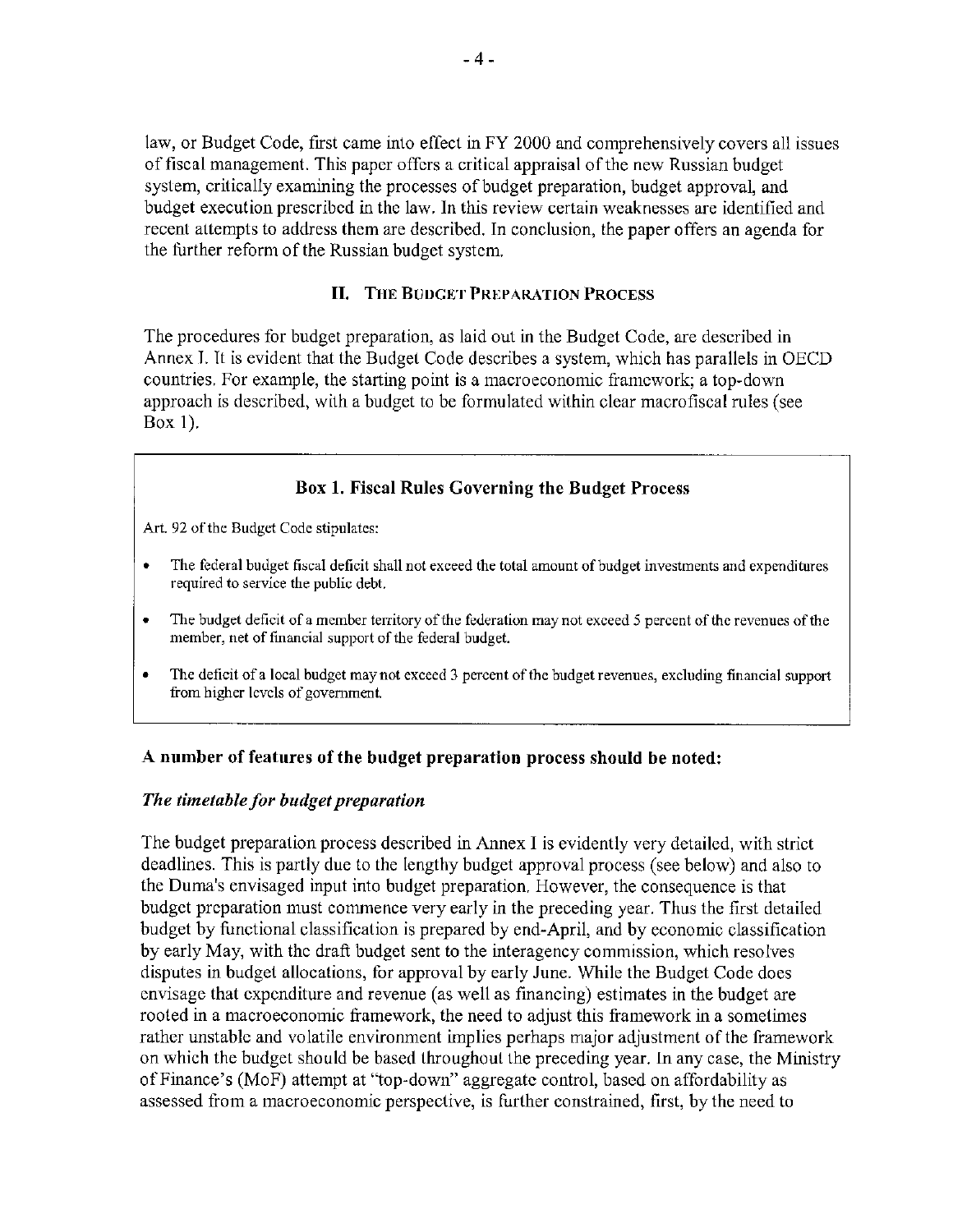accommodate the Dumas's preferences in budget plans, and, second, by the two-step process by which budgets are prepared. The first step is to define aggregates in terms of functions, but then turn to the line ministries (LMs) to give bottom-up details in economic terms. This weakens the MoF's ability to constrain the line ministries, compared to total expenditure guidelines, or envelopes, normally set as the first step in the budget preparation process encountered in most OECD countries.

### *Institutional weakness in the budget preparation process*

The MoF as an institution remains relatively weak in terms of the basic skills ofbudget preparation. This is partly an information problem. Centrally, the MoF typically has very limited information about the expenditure base, a reflection of the old Soviet system that considered this primarily to be the responsibility of the line ministries. Information on outputs is not management-oriented and hence is largely irrelevant. The lack of relevant information at the center implies more power for the line ministries.

In part, the problem in budget preparation arises from the organizational structure of the MoF. The MoF has a central budget department, the Budget Policy Department (BPD), which is mainly a consolidator of the budgets of budget institutions. The line ministries, in preparing budget details, deal directly with "branch departments" of the MoF, which act as intermediaries with the BPD. In the past, some of these branch departments have seen their role as advancing the case for more resources for "their" particular LM or spending agency. Thus those involved in budget preparation in the MoF have tended to view their function as collating (or even endorsing) "bottom-up" budgets from line ministries and, therefore, have tended not to supervise, let alone, control the process. Perhaps, as a consequence, those departments in the MoF concerned with budget preparation have a limited capacity to challenge the affordability, desirability, and costing of individual expenditure policies.

## *The quality of budget estimates is doubtful*

There are many reasons to suspect the realism of budget estimates. After several years of seeing their budget plans disrupted by cash rationing, budget institutions no longer have an incentive to take budget preparation as a serious exercise. Moreover, there are severe information constraints on producing good estimates. In the absence of up-to-date information on budget outturns, even in a preliminary form, those preparing budgets take the last budget as their starting point, not the latest or estimated outturn derived from the treasury system. Thus, one unrealistic budget becomes the starting point for the next. There is no established budget review function in the Duma, for example, in following up the external auditor's reports on the annual accounts that can really challenge the executive's budget. This, too, may have generated less careful attention to budget preparation procedures.

## *A poor organizational budget classification has complicated the process*

Transparency in budget formulation has been disadvantaged in a highly decentralized system with too many spending units (SUs) supported by the budget, with loose supervision from an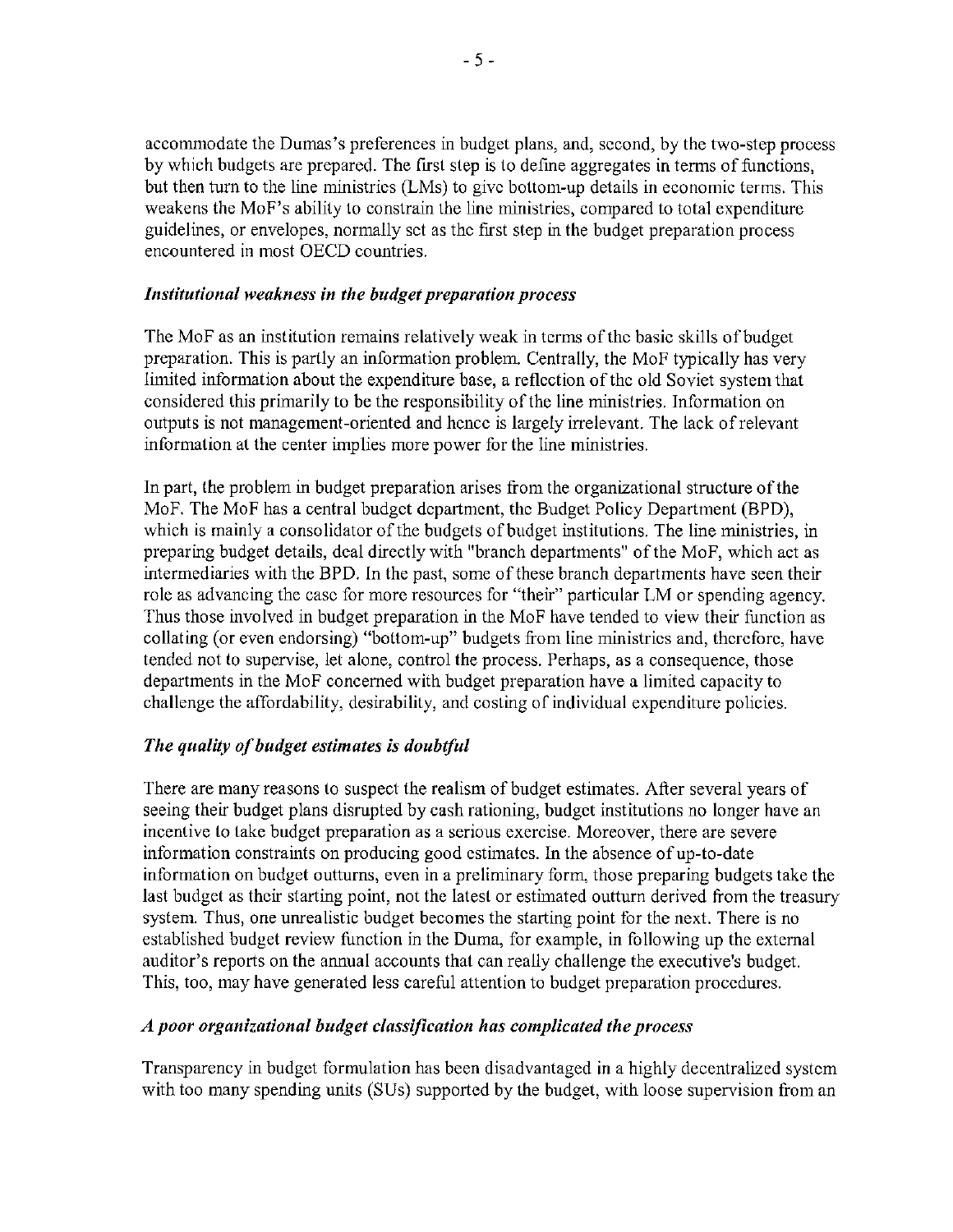LM, and a cumbersome appropriations structure. A critical feature for budget preparation is the continued reliance on an imperfect functional classification-a mixture of the Sovietstyle planning branches and more internationally recognized functions—for the appropriation structure. An individual SU may receive resources from one or more main [unctional appropriation heads. A more transparent and accountable systcm, as in OECD countries, would base appropriation approval on individual SUs or line ministries. Also, the absence of an OECD-style program classification (not the quasi-functional system uscd undcr thc old Soviet system) that can readily generate activity-based costing and analysis is a significant weakness. The number of SUs presents a problem in its own right, as discussed below.

### **III. THE BUDGET APPROVAL PROCESS**

The budget is approved in four readings:

- The first reading gives the broad framework of the federal budget, including macroeconomic forecasts, fiscal policy guidelines, and the principles governing interbudgetary relations, as well as external borrowing and other loans. Art. 198 of Budget Code allows 30 days to complete this from the date of submission.
- The second reading then presents the total expenditure of the first reading broken down by summary groups of the functional classification ("razdel"), including the level and distribution of transfers to the territories, and the total development budget. Art. 205.1 of the Budget Code allows 15 days to complete this after completing the first reading.
- The third reading presents expenditure by razdel and "podrazdel" (sections of the razdel) and by line ministries. This reading includes details of federal "targeted" programs as wcll as the investment program, protected items, federal government guarantees, and details of external borrowing and loans. Art. 206.2 of the Budget Code allows 25 days for this after the passing of the second reading.
- The fourth reading approves the budget in general and is distributed by quarters. Art. 208.1 of the Budget Code allows 14 days for this stage.

Some features of this process deserve comment.

### Complexity of the process

The approval process is unnecessarily complicated by, first, the number of stages, and second, the need to legislate quarterly expenditure allocations. Most budget systems have two, or at most three, readings of budget legislation. The stages in the approval process should ideally be regarded as moving in increasingly detailed levels of the budget, from the macro framework, to broad functional classification to a detailed budget. However, the existing approval procedure is set up to complicate such a progression. At the first reading, the legislature has powers to submit the document to an arbitrating Conciliation Commission and return it to the government for revision. Even with approval of the first stage,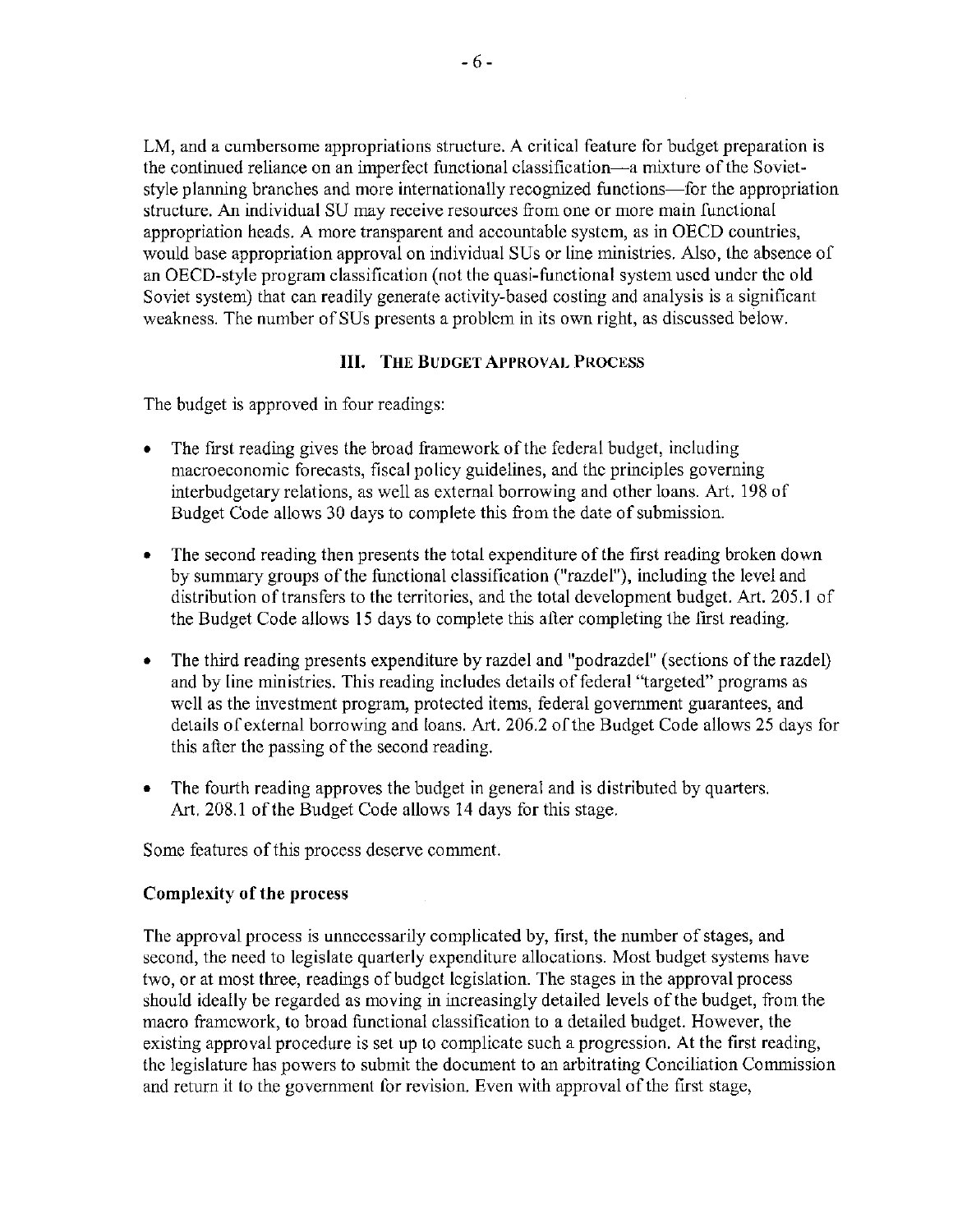amendments can be proposed by "entities with legislative initiative entitlement" to select Duma budget committees, and a conciliation commission can arbitrate agreements. Thus, in practice, successive stages risk reopening the fundamental budget strategy, leading to delay, ad hoc decisions, and potential deadlock.

# Unrealistic timetable

The Budget Code seems to support the view that the legislature should playa major role not only in the formulation of budget strategy but also in its details. Although this is the United States' model, it should be noted that it is not the model in most OECD countries. While the formal approval procedure based on detailed budget scrutiny allows power for the Duma committees to fundamentally reformulate the budget if they so desire, the time limits allowed would not seem to permit this to be accomplished. Art. 211 of the Budget Code specifies that in case the approval process fails to deliver the budget by December 31, then the Duma may, in the first quarter of the year, pass a law financing first-quarter monthly expenditures equal to one-twelfth of the previous year's budget. However, the question remains whether the budget timetable is compatible with, and supports, the basic view of relative responsibilities between the legislature and the executive.

## Comprehensiveness of the budget

From FY 2001, there is explicit treatment of extrabudgetary funds (EBFs) in the budget, although the large amount of off-budget activity of budget institutions is, in principle, incorporated in their budgets but not separately identified. While no statement of contingent liabilities, tax expenditures, or quasi-fiscal activities is published with the budget, a statement of federal government guarantees is presented.

## Transparency of government policies underlying budget allocations

The approval process does not facilitate the normal prioritization of policies and their formulation into programs to be included in thc government. This arises from two weaknesses in the Russian budget process, compared to OECD countries:

• Lack of a clear medium-term budget framework

The Russian authorities have appreciated the advantages of a medium-term budget framework, in the sense of a rolling forecast of fiscal aggregates for the budget year plus two forward years. While work has begun on such a framework, progress has been difficult owing to the unsettled economic environment. Its absence, however, implies that the medium-term implications of current budget decisions, and their sustainability, cannot be addressed.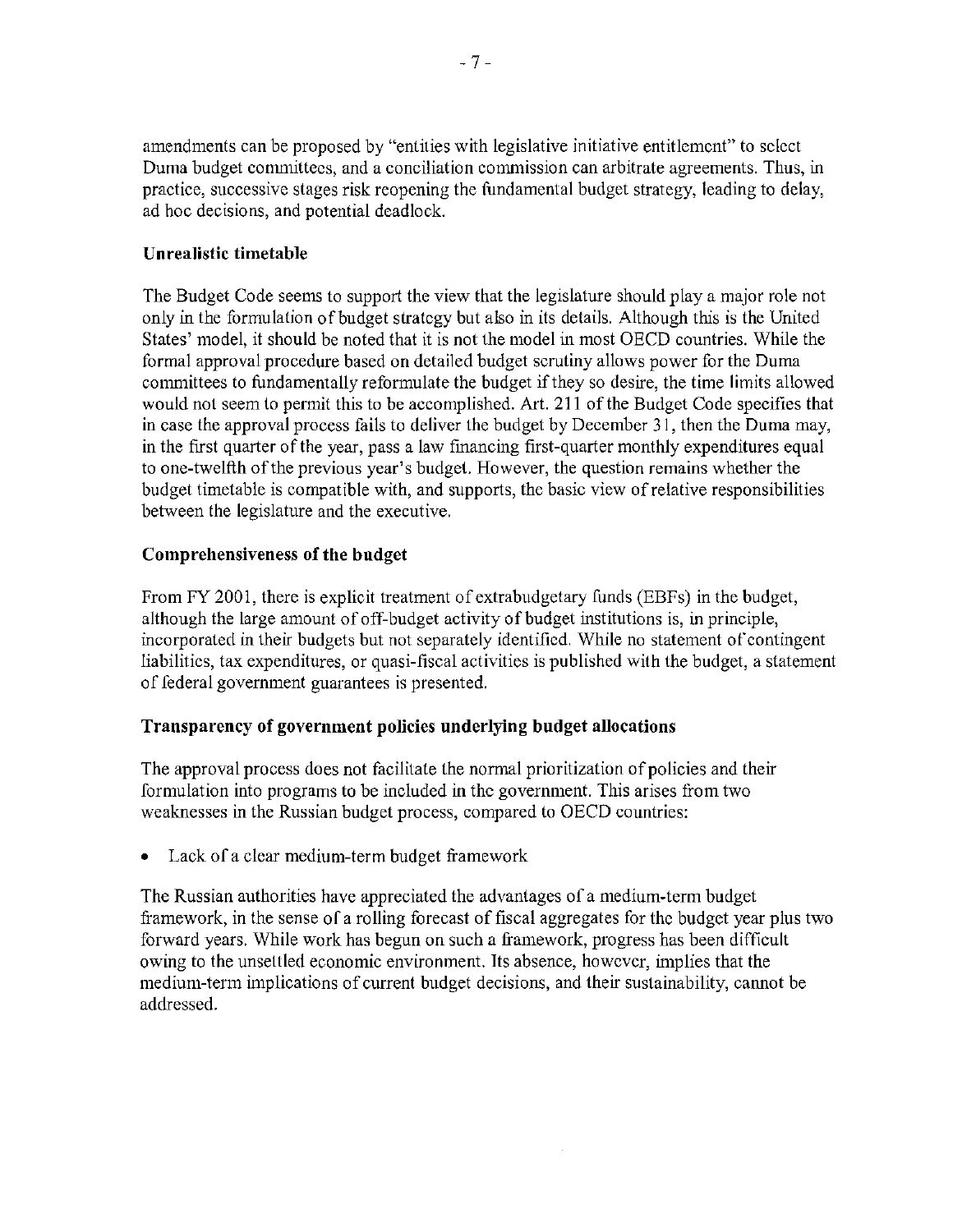• Lack of a program basis to the budget

It can be doubted whether budget estimates are classified and presented in a way that facilitates policy analysis. The budget basically is presented and approved on broad functional groups (razde!), and their subgroups, various categories of expenditure. However, this "razdel" breakdown of the budget is far from ideal in identifying government policies and the programs that underlie these policies. The razdel classification reflects the more detailed functional budget classification as a mixture of the old sector breakdown, inherited from the previous planning environment, and the internationally accepted functional breakdown. The subfunction level ("podrazdel") should contain programs, but these arc ill defined and often mixed with economic categories. As a consequence, it is difficult to work from policies to programs, subprograms, and the consequent activities of each budget institution, as well as to differentiate new from old policy initiatives. In addition, a list of "targeted" programs is approved as an attachment to the budget, as is the breakdown of the functional expenditure by the totals allocated to each budget institution.

### [IV. THE BUDGET EXECUTION PROCESS](#page--1-0)

Annex II summarizes the various stages in budget execution. It must be remembered that the budget is executed through a rather decentralized budget system. Of the nearly 100 main budget institutions (line ministries and other important agencies with their own chapter in the budget), many supervise a large number of second-tier budget institutions, which, in turn, supervise third-tier institutions. All subordinate units report back directly to their supervising line ministry which, in turn, reports back to the federal MoF. Apart from this line of subordination, the federal treasury system operates a vast network throughout the federation, incorporating 89 regional offices, and under them, many branch offices—in total around 2,240 federal treasury offices exist in the federation, employing around 50,000 employees. At the beginning of2000, all but the Ministry of Defense (MOD) had its budget executed through this treasury network, and, as indicated below, there are plans to complete the treasury's coverage in the near future. As shown in Box 2, the Budget Code strongly supports the treasury system.

### A number of features of budget execution should be noted

### *Budget is prepared and approved on a functional basis, but executed on an agencylSU basis*

For the release of funds to implement the budget, the MoF indicates the broad aggregate funding levels to line ministries, and they, in turn, indicate the SU allocations to the treasury. The treasury then groups these SU allocations by their regional distribution (i.e., the region/branch treasury office that will handle the processing of payment orders). This dichotomy in information flows has contributed to poor information on budget execution reporting tends to be late and incomplete and lacks analytical meaning.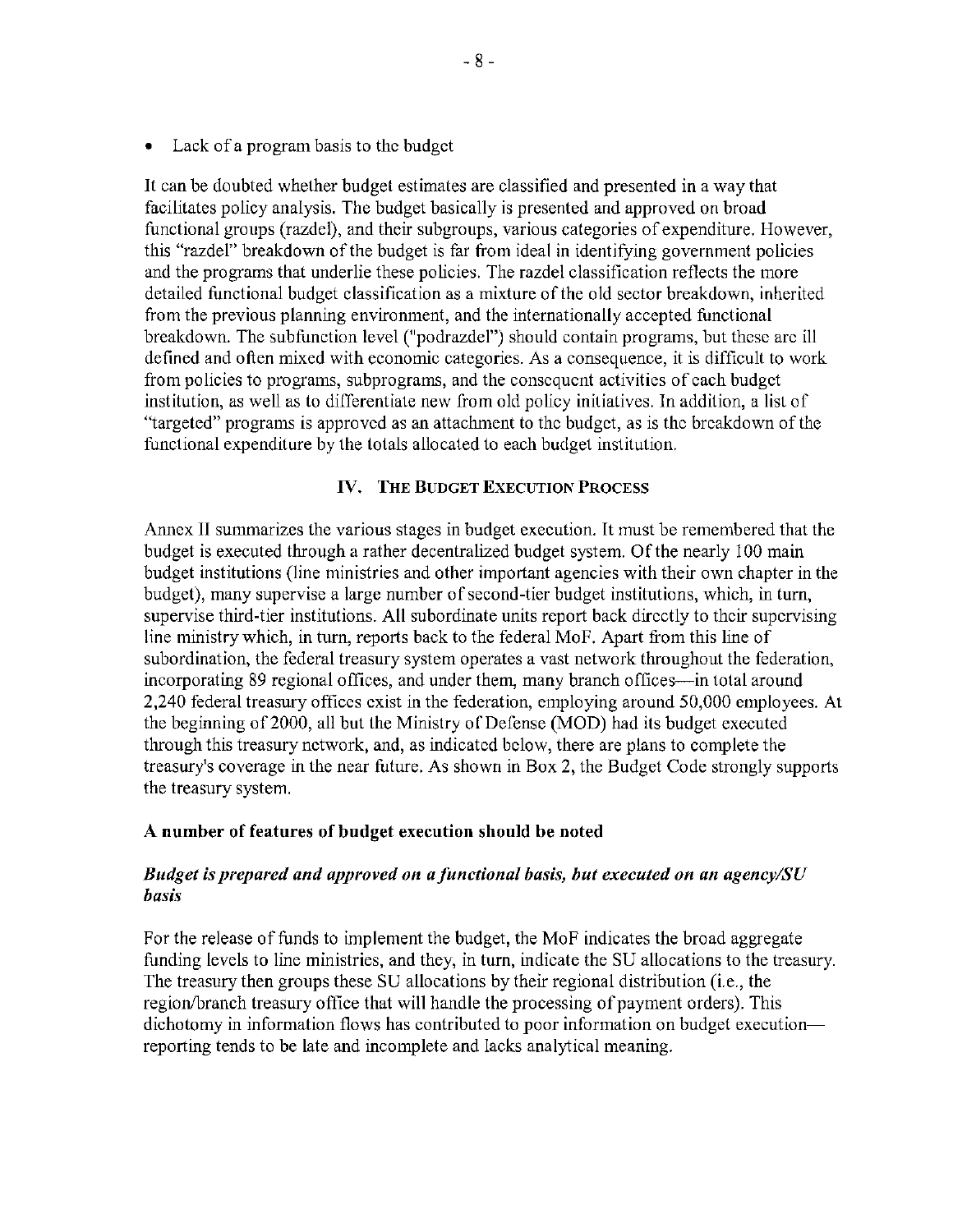## [Box 2. Key Elements of the Treasury System Supported by the Budget Code](#page--1-1)

1. Treasury's central role in budget execution Art. 215: Specifically states that budget execution will be through a treasury system and that the treasury shall act as cashier for all budget administrators and make payments from budgetary resources on their behalf. 2. The Treasury Single Account (TSA) Art. 216: All receipts and expenditures to be credited/debited to a single budget account. Art. 236: Forbids the placement of budget resources in bank accounts. Art. 244: The Federal Treasury (FT) is in charge of alI accounts of the federal government. 3. The Treasury General Ledger (TGL) Art. 240: Budget account to be based on a single Chart of Accounts (COA), organized by the budget execution authority, with approval of government. Art. 256: Records of all transactions of federal government to be maintained in a general ledger, maintained on the basis of the approved COA.

### *Reporting has become more difficult for budget institutions*

The treasury system is incomplete in its coverage, with some SUs still operating their own bank accounts, although most now have their payments made on their behalf by the treasury. In the past, they produced the basic data, executed their budgets through the banking system, and had banking data available as a basis for budget execution reports. Now, since they execute their budgets through the treasury system, the treasury is the main source of this information. However, whereas responsibility for reporting on budget execution has changed, the FT, owing to administrative constraints and lack of comprehensive computerization, often finds it difficult to provide timely consolidated reports.

### *The large number of budget users complicates budget execution*

Ambiguities have arisen regarding the definition of a budget organization, as well as the legal rights and obligations of such organizations. By FY 2000, there were around 17.000 budget recipients, including different types of organization.<sup>4</sup> First, there are pure "SUs," subordinate to a ministry, funded out of the budgets of these ministries on the basis of their planned revenues and expenditures, entrusted with the management of government assets, and whose operational liabilities are recognized and assumed by government. Second, there are budget recipients which are SUs by their legal status, but which have large sources of off-budget funds. These are more autonomous units than the first category, but still predominantly earry out government policies. Third, there are units that are largely entrepreneurial, but receive budget support for part of their operations. for example, to fund certain federal needs. This

<sup>&</sup>lt;sup>4</sup> In early FY 2001, the MOF carried out a survey which indicated the following breakdown of budget recipients: Unitary companies and SOEs, 639; joint stock companies, 322, nonprofit organizations, 105. In addition to these 15,713 institutions, there were 205 others.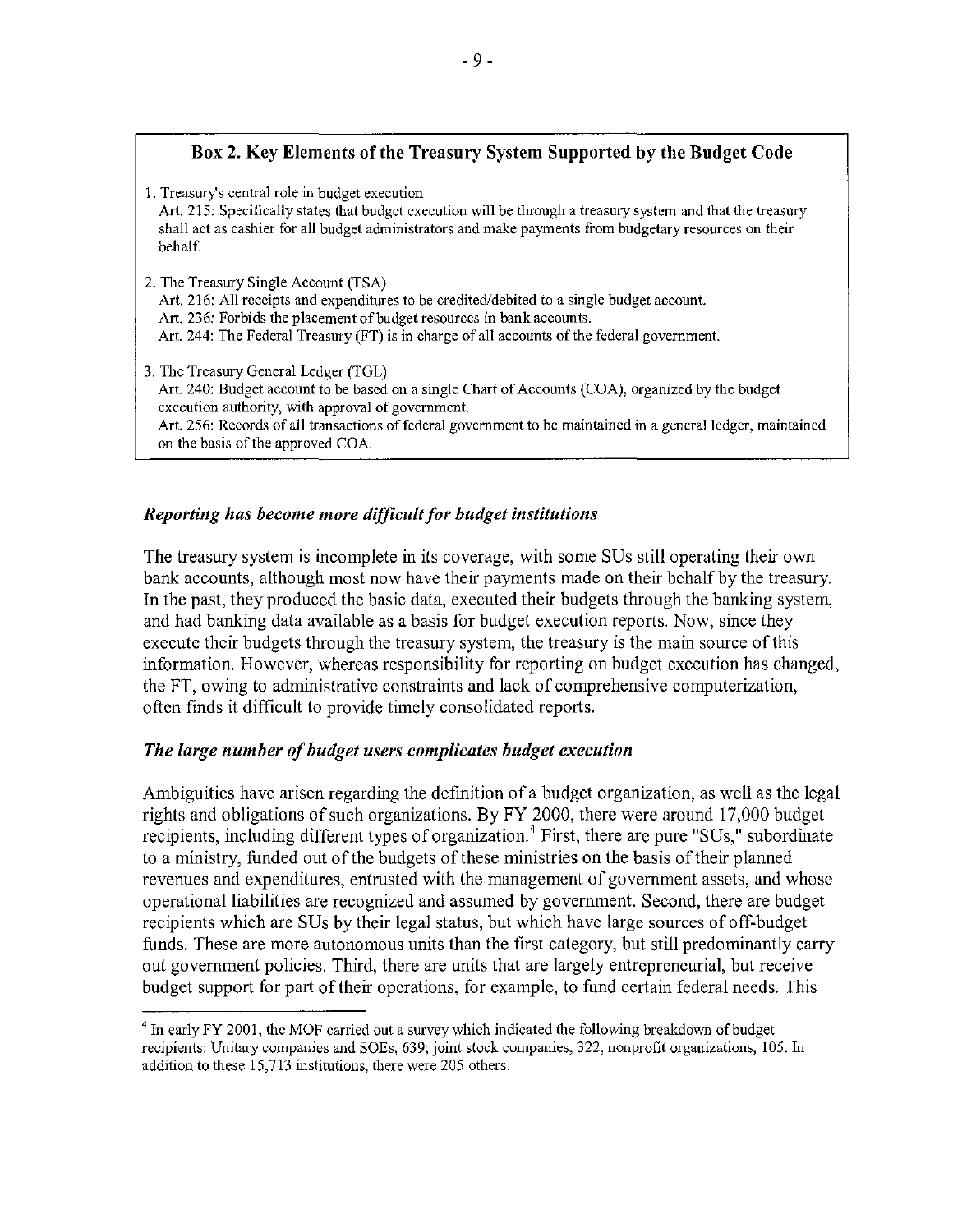support is specifically indicated in the budget. It should be noted that the number of budget recipients that receive appropriations as separate line items in the budget law is much smaller than the total number of SUs. The latter include subordinate budget organizations that receive their budget funding indirectly through their supervising budget institution. The total number of SUs is not known, but in FY 2000 it was estimated at 50,000 in the civilian part of government and at least 5,000 in the defense sector. In terms of budget execution procedures, these different units are treated equally.

### *Budget institutions have legal rights that limit treasury control*

The Budget Code gives clearly defined powers to adjust the budget in line with revenue availability (Box 3). Art. 238 of the code gives institutions the right to total funding of approved commitment levels, which would seem to curtail the MoF's ability to cut back spending if available resources were less than planned. Moreover, the civil code Art. 120 gives "legal entity" status to budget institutions, protecting their right to operate bank accounts for "own-source" revenues and to enter contracts without MoF approval, which further curtails the MoF's ability to cutback spending. However, recent changes in the budget for FY 2001 have introduced three new clauses, which define the uses and restrict the powers of budget institutions to use "own-source" revenues. The FT is working to remove clauses of the Budget Code, such as Art. 163, which defines the rights of budget institutions to receive funding irrespective of budget cutbacks.

### *Chart of accounts (COA) and budget classification systems require to be restructured*

The CoA is the basis of the TGL and should be able to generate management reports on budget execution, as well as for other user needs. The reports so generated should be timely, accurate, and complete. From this perspective, the present approach to the treasuryCoA has a number of weaknesses. The CoA used by budget institutions for their basic day-to-day accounting and submission of annual accounts, or so-called "analytical accounting," is supplemented by the treasury's "synthetic accounting."

The latter attempts to summarize and consolidate the accounting of budget institutions through a CoA that does not fully reflect the budget classification and aggregates budget revenues and expenditures. Although substantial effort is devoted to the detailed analysis of borrowing (which again does not follow the budget pattem), below-the-line fmancing transactions tend not to be clearly distinguished from revenues and expenditures. Often the basis of accounting lacks consistency and clarity, combining an accrual basis for certain items and a cash basis for others. These synthetic accounts combine "flows" (i.e., payments and receipts) that are zero-balance accounts, and "stocks" (i.e., balances of liabilities and assets) with balances carried from one year to another.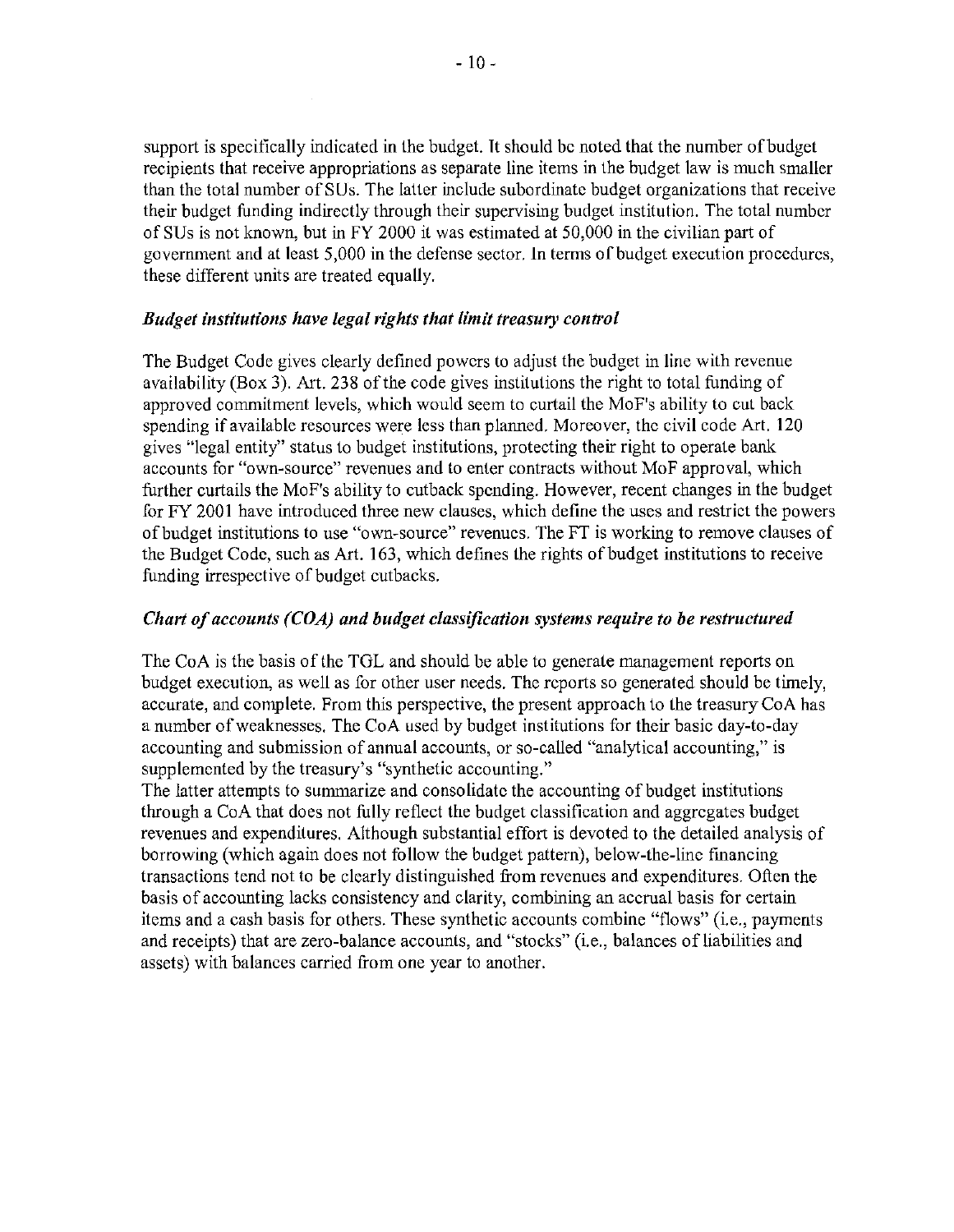#### [Box 3. Powers to Adjust the Budget within the Fiscal Year](#page--1-0) as Contained in the Budget Code

Art. 212: Government can propose changes to the budget whenever revenues exceed the approved budget target by more than 10 percent; requires parliamentary approval (elaborated in Art. 260).

Art. 213: Procedures to be employed in case of revenues falling below the approved budget target by more than 10 percent, requires parliamentary approval (elaborated in Art. 258).

Art. 224: Expenditures can be deferred without changes to budget outlays for up to three months provided such deferment does not exceed 10 percent of budget outlays for the quarter (elaborated in Art. 259).

Art. 229: If receipts are below approved budget target by no more than 5 percent, the MoF has discretion to introduce cuts in spending; if more than 5 percent but below 10 percent of approved budget outlays, the government has discretion to introduce expenditure cuts.

Art. 230: If parliamentary approval is delayed, following procedures in Art. 213, the MoF has the power to cut expenditures on a prorata basis until such approval is obtained.

Art. 231: The MoF has discretion to freeze expenditures, that is, reduce budget commitment limits, available to a budget institution if conditions on which the commitment was originally based are not met (e.g., if used for noneligible purposes).

Art. 234: The MoF has powers ofreallocation (virement) between sections, subsections, earmarked items, and types of expenditure, within 10 percent of the budget allocations of chief budget administrators (ministries). (elaborated in Art. 261).

#### *Fiscal reporting is onerous and lacks management focus*

There are two channels of reporting: first, from the SUs, forwarded via their ministries or Regional Treasury Offices (RTOs), and second, from the SUs, via their ministries to the MoF branch departments and the BPD. Reports from the RTOs are received monthly and annually, and give details of both revenues and expenditures covering revenues and expenditures by classification codes indicated in the annual budget, total funds spent during the course of the month details of other noncash offsets, and details of the earmarked funds spent. Other reports received quarterly, give details of the funding of expenditures on a cash basis; they cover civilian ministries and the MOD.

There are some 24 separate reports required to be submitted by budget institutions to the MoF. Most of these reports are quarterly (typically only for the last 3 quarters of the year) or annual. Only one report is monthly, reporting on the execution of approved expenditure limits by type of spending, and is perhaps the most clearly relevant for budget management purposes. The extensive list of reports implies that the burden of SU reporting to the FT is very heavy. This flow of information is generally transmitted in paper form and not electronically, even in the Moscow region where most SUs are computerized. The result is that reporting is an extremely costly effort in lime and resources, not only for the SUs but also for the FT, which must key in and process this data, adding to the chance of error and to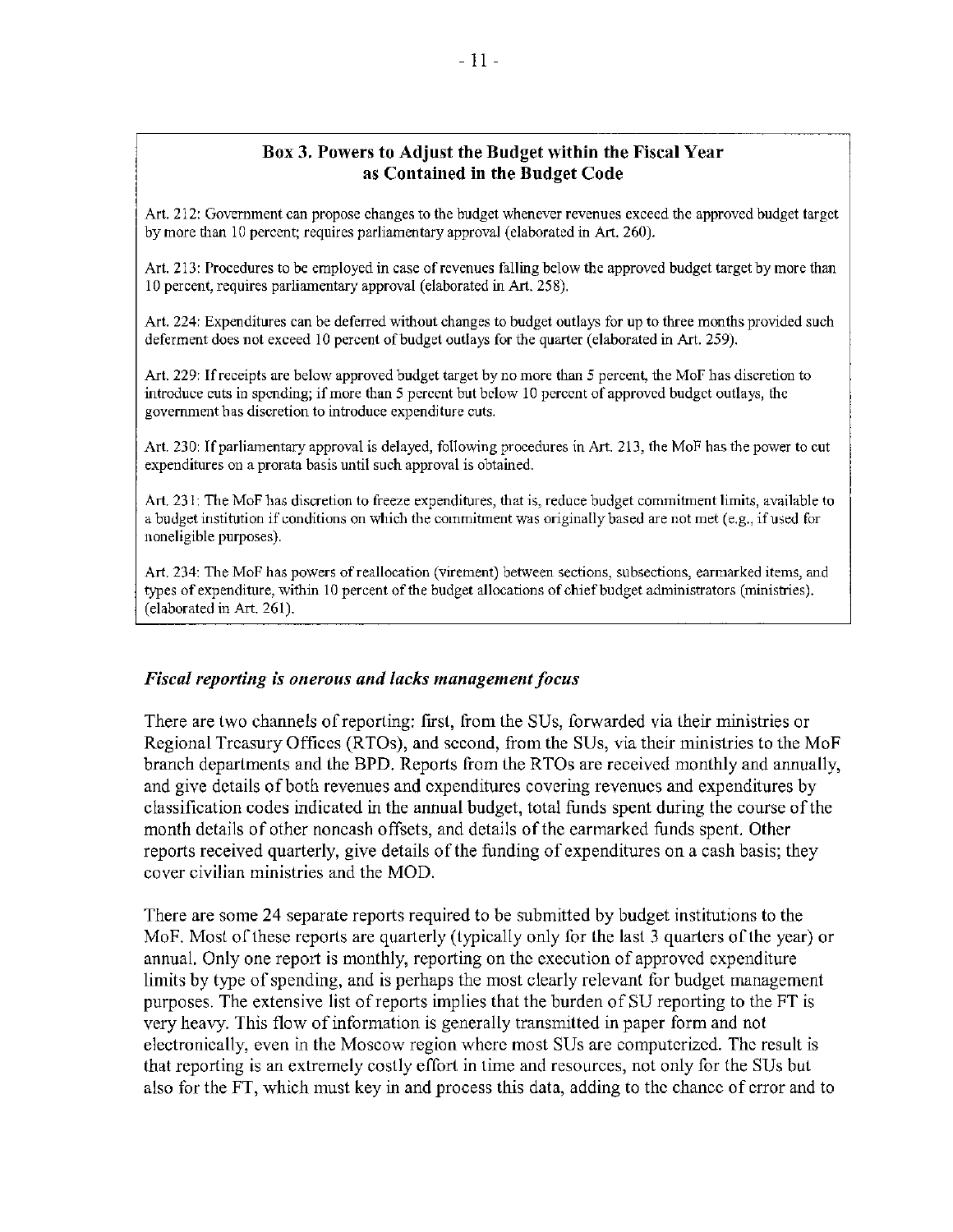delay in consolidation. The compliance orientation and the detail required means that the processing and consolidation of such data takes a considerable period of time.

#### V. FINANCIAL OPERATIONS AND PLANNING

In the 1990s, faced with a deficiency of resources to meet approved budget appropriations, the financial operations of the treasury assumed major importance. These are based on a monthly financing plan that is prepared each year based on the budget, and, in the absence of an approved budget, this has been based on the previous budget. Using the annual law on the federal budget, the BPD prepares limits on monthly expenditures. The procedure is detailed and cumbersome, and begins by determining the limits by razdel, or branch functions, and by podrazdcl (subfunctions). When government has approved this functional distribution, this is then distributed to ministries. The ministries then determine what is the SU limit at the RTO level. The treasury is informed of the detailed limits and sends a block listing of such limits to each RTO for the SUs located in that area. The RTO in turn breaks down this block listing for each Local Training Office (LTO) for the SUs in its area. With the approved aggregate limits, the main department of the FT then begins to prepare a provisional cash-flow table identifying daily the taxes and other receipts expected and the priority expenditures that must be met.

The system of treasury funding is outlined in Box 4.

### [Box 4. The System of Treasury Funding](#page--1-0)

The government approves a monthly cash plan for each LM or higher-level budget administrators at the beginning of the year, which is drawn up by the BPD. It is understood that the LMs have the right to spend according to this cash plan.

*111e* LMs prepare detailed payment registers to their subordinate SUs, which gives them authority to incur spending, consistent with these monthly financial limits.

The SUs submit payment orders to the LTOs and RTOs. If funds are available, and the requirement is within the authorized allocation then the FT office makes the payment.

Ifinadequate funds are available, priority is given to registered commitments and other priorities of the LMs. If these cannot be met, the SU must request its LM to approach the MoF in Moscow to make funds available.

In the central FT, the availability of cash is examined as well as projected inflows in the near future, and decision is made whether each payment can be made in full or in part. If payment is agreed, funds are sent to the relevant FT office to execute payment.

In the past, under severe fiscal stress, the monthly limits were set lower than the agreed budget, and often the cash available could not even meet the monthly financial limits. This implied that the FT was operating a daily cash-rationing system. However, with the improvement in the revenue position, at the end of FY 2000, although expenditures in certain areas exceeded the original budget allocations, there was no cash rationing, and indeed savings were transferred to the FY 2001 budget.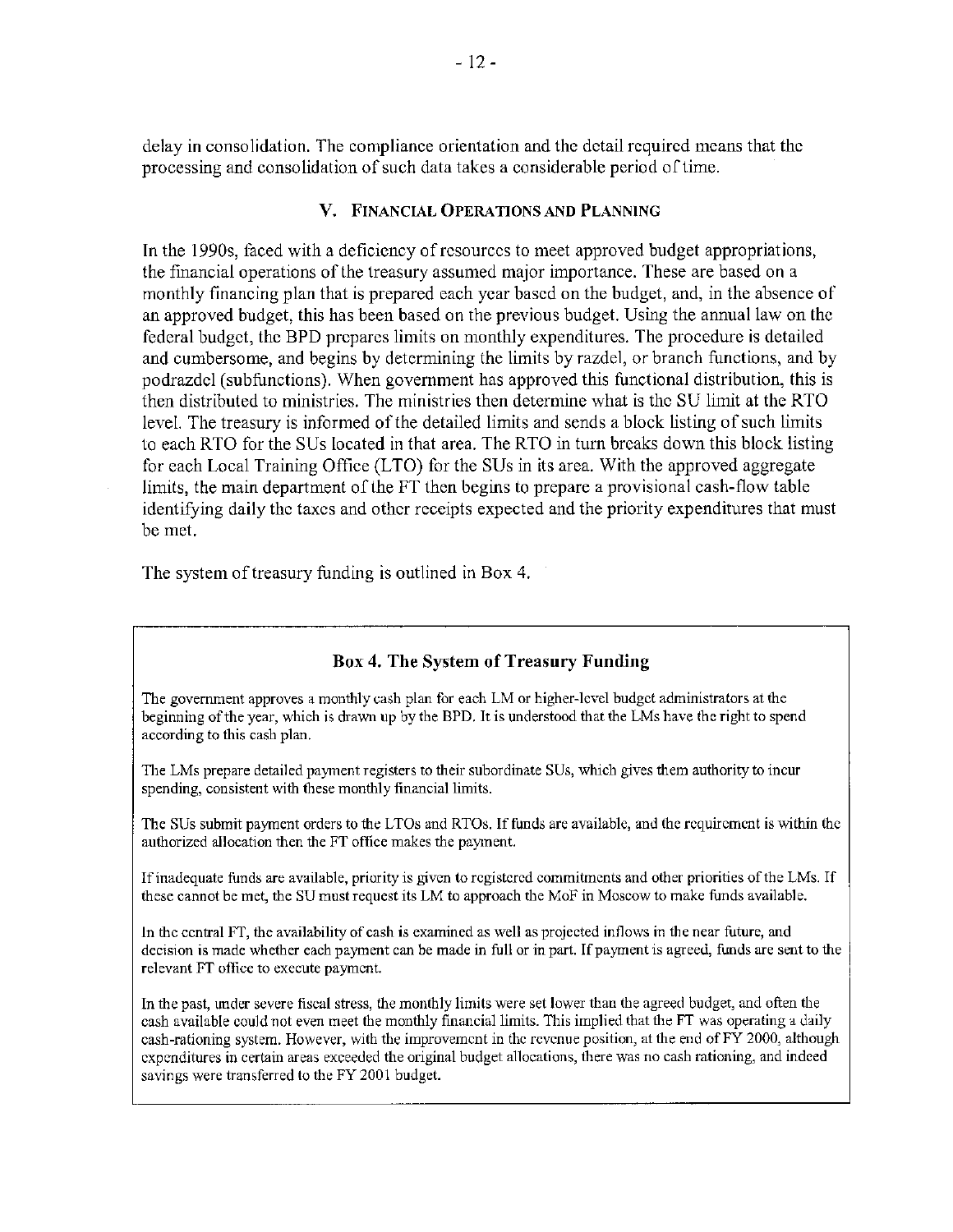Financial management in the MoF is relatively undeveloped. Forecasting is obviously difficult in the present environment. Forecasts are rather short term, generally only for a month ahead, relying primarily on past trends and levels attained in the immediate past, and concentrating on revenues. Cash management is admittedly constrained by external factors. The revenues are transferred from the BOR collection accounts to the operational FT accounts every five days. This lag implies that substantial cash balances are unavailable to the FT on a regular basis. Owing to the lack of development of the banking system, the FT finds it difficult to operate zero-balance accounts. As a conscqucnce the FT leaves substantial cash balances on account at the RTOs to cover expenditures in the regions.

Other financial management operations, such as debt management, are outside the FT's mandatc. Debt managcmcnt is somcwhat fragmented. The Securities and Financial Markets Department in the MoF makes the decisions, gives the treasury projections of debt service in advance of the financial year (as well as short-term projections), and records all such transactions, although the payments are executed by the treasury. For external debt, the Foreign Credits and External Debt Department makes the decisions, negotiates the loan, and keeps records. The FT relies on the BOR for supervision of all subsequent cash flows, but they monitor the deposit of all receipts to the government account.

Some features of present financial planning arrangements should be noted. First, there is tendency to degenerate from financial planning into cash rationing. It is not difficult to appreciate that, in the recent past, problems of revenue shortfall, coupled with difficulties in projecting future revenue and expenditure developments, have made financial planning very difficult. In such an environment, the present system of cash releases has transiormed into rationing out limited resources as they came in, according to strict administrative rules determined by political priority. Second, the relationship with the BOR has not been smooth. According to the BOR law, the BOR is supposed to maintain all the accounts for "the budget" and handle all budgetary payments. However, there is nothing in the law or supporting regulations that mentions the treasury or even the MoF. As a consequence, the FTlMoF have no special client status at the BOR and little influence in the way payments are made or classified. For example, the classification system of the BOR used for the payment orders of budgetary accounts is based on the old Soviet classification, with revenue classifications that now lack relevance.

### **VI.** [SOME RECENT DEVELOPMENTS](#page--1-0)

The Budget Code is in its infancy, it will require some years before it can be implemented in its entirety. At the same time, the adoption of the Budget Code in FY 2000 made the future strategy for reforming present budget practices much clearer. The following review of most recent initiatives indicates the direction of this reform strategy. It also reveals that to date reform initiatives have focused far more on improving budget execution processes, to the neglect of the other phases of the budget process, and have focused on strengthening compliance and meeting stabilization needs.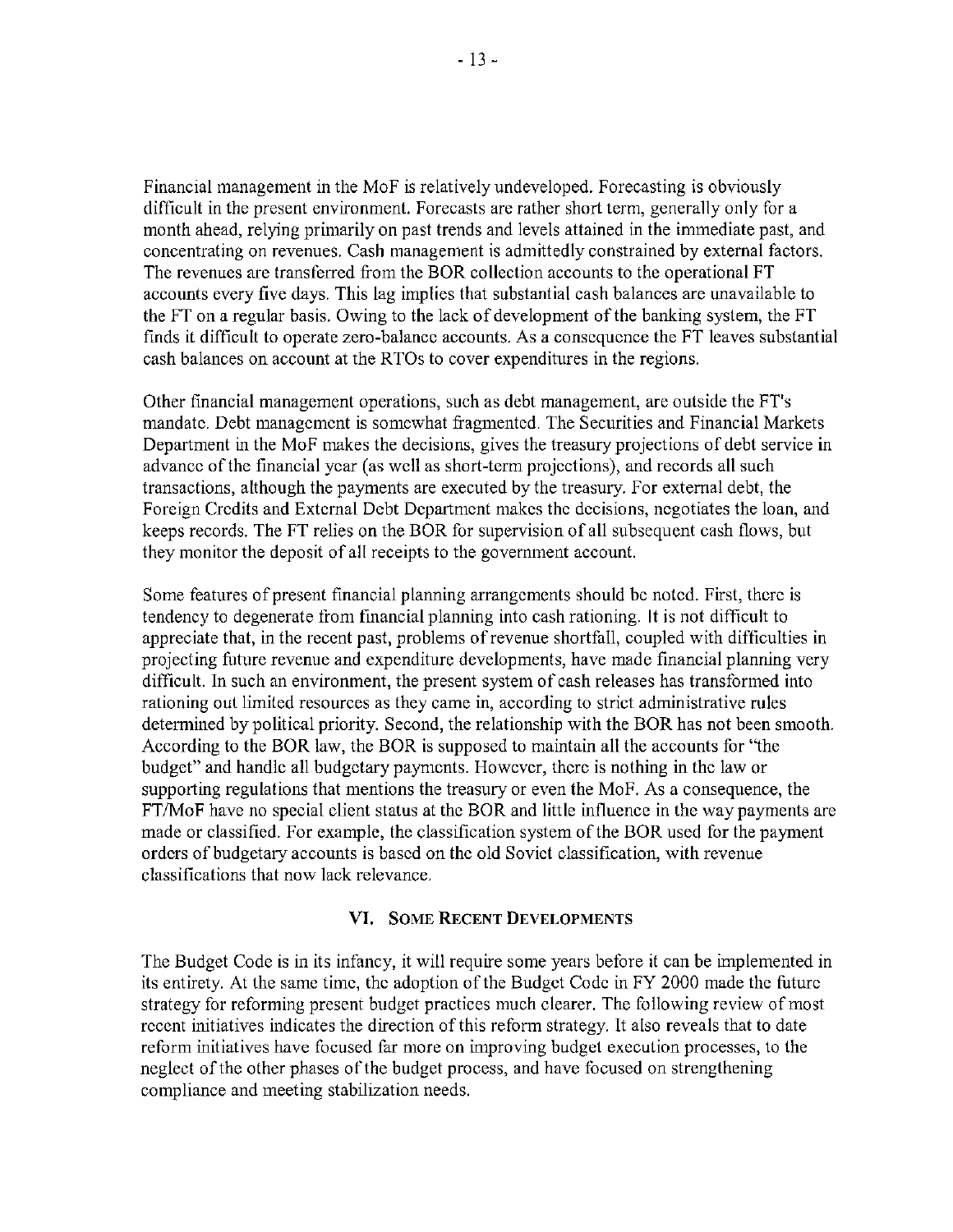### Resolving the arrears problem

In the past, arrears have arisen from a number of sources: (i) fiscal indiscipline in powerful ministries, entering into commitments that exceed their approved budget allocations; (ii) commitments made within budget allocations but below commitment levels set by the BPD; and (iii) commitments made within BPD limits but without treasury cash backing. Idcally, thc approach to avoiding new arrears should be multifaceted: arrears arising from the frrst two sources may at least partly be addrcsscd by more realistic budgeting, and arrears arising from failure to provide sufficient resources to meet commitments can be addresscd by better financial planning. These ultimatc solutions have not been fully implemented. However, as a frrst step, the need has been recognized for a system for monitoring, and then controlling, the commitments that are being made. Recognizing that it is not possible to control spending without controlling commitments has led to first registering commitments (concentrating first on a narrow band of contracts and then widening the coverage), with the presumption that the information will be eventually used to control commitments, so that payment orders can only be processed against registered commitments. By order no. 806 dated July 15, 1999, a system for recording commitments at the treasury was introduced for several ministries for selected spending codes.<sup>5</sup>

This is a significant first step toward building a database of commitment records. Over a period oftime, if registration is implemented diligently, it may be hoped that the supplicrs will become aware that the FT will not meet payments in excess of the commitments and will become reluctant to supply those SUs, which are unable to ensure the FT's stamp of approval on thcir contract. However, in implementing this reform a number of problems have become apparent.

### Addressing problems in controlling commitments

At present, the responsibility for undertaking commitments is not clear. As indicated previously, the relation bctwcen a ministry and its subordinate unit is defmed by the Civil Code Art. 120, which defines a subordinate institution generally as "an organization established by an owner to undertake social tasks in the social sphere financed by the owner according to a budget" where, most significantly, "the owner bears responsibility for all liabilities arising from this organization." Significantly, this legal problem implies that the FT cannot control the liability, rather it can only record it.

At the same time, commitments are often ill dcfmcd within the budget. It is unclear whether the federal budgct represents a complete list of commitments. At present, the liabilities ofthe government often arise from entitlements from other legislation. In Russia, such entitlements

<sup>&</sup>lt;sup>5</sup> Namely, 110721, heating and technological necessities; 110722, consumption of natural gas; 110723 consumption of fuel for boilers; 110730 electric power; and 110740 water supplies to premises and facilities.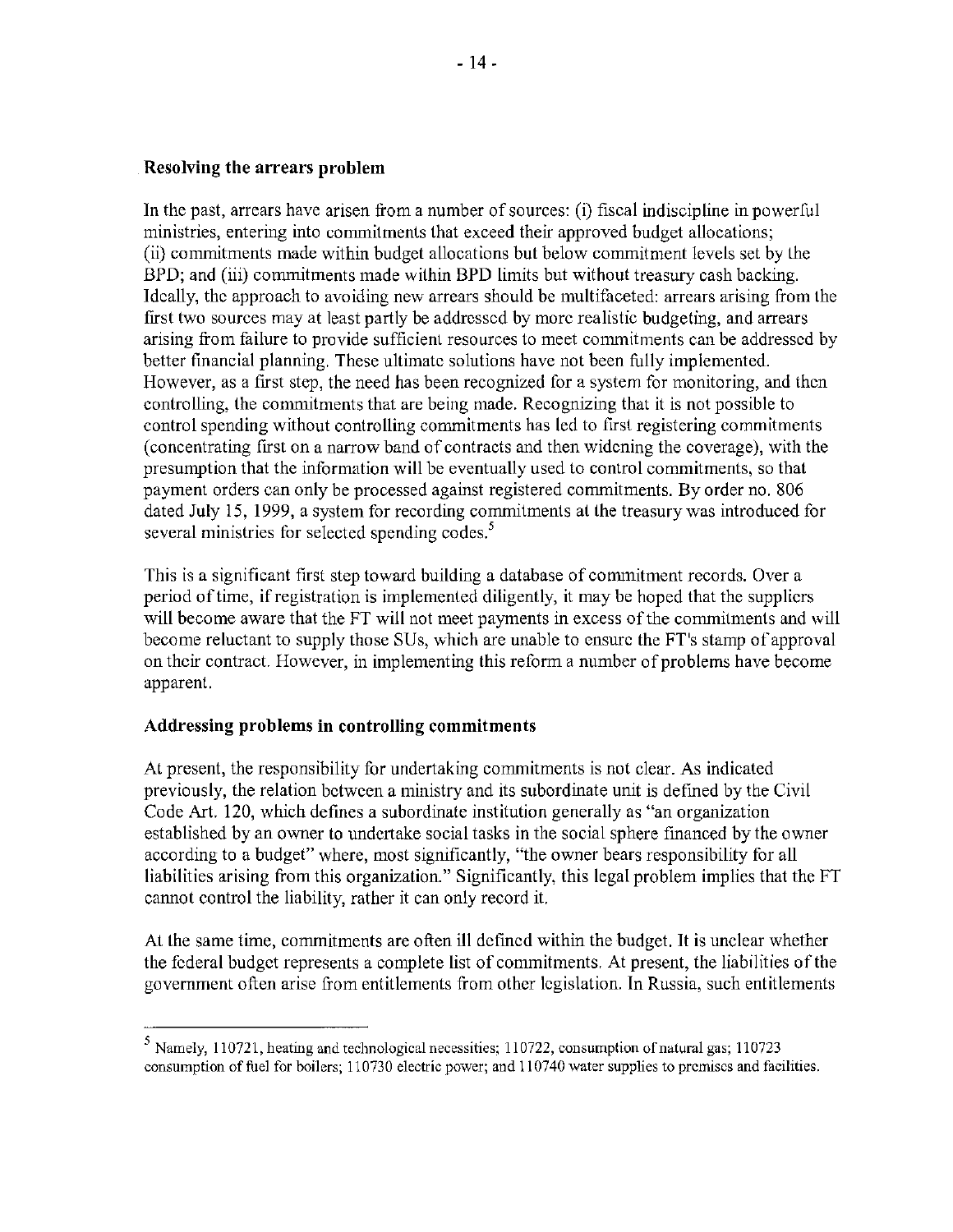are prolific, covering almost all spheres of life. There is some agreement that the quantilication of these entitlements is difficult, and any attempt to limit these provisions is not easy. Another complication is that the Budget Code (Art. 238) appears to recognize that all appropriations can be committed and that a budget institution has the right to commit up to the total approved [or it, regardless of resource availability.

The approach to registering and controlling commitments presently has a strong compliance orientation. However, such information should be an important input in budget management, both to budget preparation and setting commitment limits, as wcll as to financial planning. This cannot be taken lightly. In approving a commitment, the treasury is making an implicit guarantee of funds available to meet that conunitmcnt in thc futurc. In tum, this requires strengthening its ability to track payment orders against contracts and improving cash management/financial planning. Both require improving the information basc on commitments, which fundamentally will require the registering of commitments to be a component of the accounting system. Part of the problem is that the commitments undertaken by SUs are covered by off-budget resources, making it difficult to determine accurately the extent to which expenditures are uncovered because the FT has no verifiable information on the level of off-budget receipts. Recognizing this problem has led to measures to gain control of these "off-budget" resources.

### Integrating **off-budget** resources **in the budget**

The off-budget activities of budget institutions expanded as pressures in the 1990s on their regular budgets have increased. These off-budget resources of budget institutions arisc from many sources—entrepreneurial activity, grants, licenses, fees and charges, rent and interest income, etc. It is also possible for budget institutions to hold foreign exchange accounts arising from earnings overscas. The right to receive such compensation and undertake such activities is usually granted through various laws. For example, the law on education allows educational institutions to have accounts in banks to deposit these receipts. In 1999, it was estimated that these own-resource accounts were equivalent to 15-22 percent of total budget expenditure, although therc is as yet little solid data in this area. So substantial and important are these activities that it is difficult to separate them [rom their statutory role, thus generating great possibilities for cross-subsidization and misuse of public funds. Although this problem appears to be larger and growing at the lower levels of government, attempts are under way to integrate these activities into the budget at the federal level.

The Budget Code is explicit in prohibiting off-budget accounts-such revenues and their related expenditures should form a regular part of a budget institution's plan of revenues and expenditures, and any surplus balances arising from such activity should be transferred to accounts in the FT (Art. 254.4). The code does allow an exception to this in the case where funding is below budget limits (Art. 254.6). However, when the federal law of the Budget Code was passed, it exempted budget institutions in the health, cultural, science, and education fields, thercby preserving existing laws. This, combined with the fact that the MOD organizations are also allowed to maintain off-budget revenue sources, means that a major part of "own source rcvenucs" were exempted from the Budget Code provision.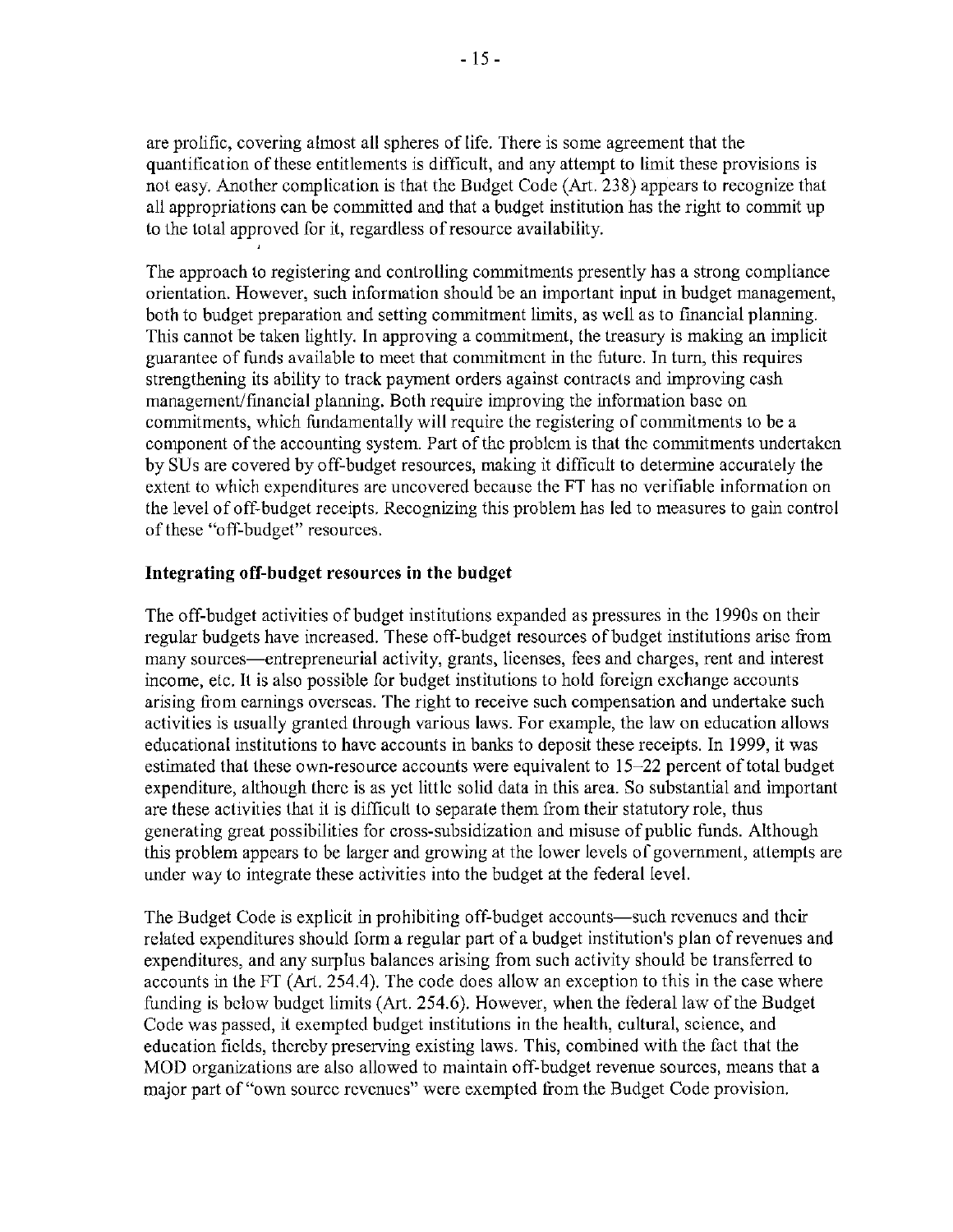In the FY 2001 budget, three articles were added that strengthened the position ofthe FT in ensuring that: (i) off-budget revenues are fully registered (including from SUs in the areas of health, science, culture, and education); (ii) deposited in FT accounts; and (iii) allowing the FT to refuse payment for unregistered contracts even if partly funded from own-source revenues. 6

#### Expanding the coverage of the federal treasury system

The extension ofFT operations is being attempted in a number of areas that remain outside its control—the MOD, EBFs, and local budgets. The largest exception to the FT's coverage is the MOD. The Russian defense establishment operates as an enclave that is independent of the rest of the budget and normal budget practice. This is manifested in many ways: the MOD has a separate budget classification and a corresponding different accounting system; treatment of social security payments on salaries is covered separately under the federal budget on behalf of the MOD; a large number of social SUs exist under the defense umbrella, paralleling and even overlapping other parts of the budgct; and a number of military-related agencies have become semi-autonomous or "civilian" and placed off budget (e.g., Federal Defense Road Building Directorate).

In 1998, the MOD and the FT began two pilot projects in the Privolzhski military (Samara) region and the Baltic fleet, whereby the FT processed MOD payment orders. The lessons learned from these pilot projects indicated the large number of transactions, which could result from the inclusion of the MOD in the FT system, possibly overextending the FT's present processing capacity. The present plan is to transfer the MOD to the FT in phases. The first, starting January 1, 2000, has already resulted in the Main Military Budget Department (MMBD) of the MOD opening an account in the central FT from which budget appropriations are allotted to lower-level units. The MMBD has also opened an account for centralized procurement in the RTO of the City of Moscow. Also, from July 1, 2000, the progressive transfer of the second-level units of the MOD to the FT for processing payment orders was completed. Thus, it is estimated that, by end-FY 2000, the FT operations covered about 60 percent of MOD expenditures.

By end-FY 1999, there were five major funds at the federal level—the Pension Fund, the Social Insurance Fund, the Fund for Medical Insurance, the Employment Fund, and the Road Fund. By Art. 7 of the FY 2001 budget, most EBFs were eliminated. The new CoA includes new heads of accounts for the three main EBFs-the Pension Fund, the Social Insurance Fund, and the Compulsory Medical Insurance Fund. Although technically inside the budget and under the FT, these funds have in the past used their own classification system and have

 $6$  Art. 21 specifies that revenues from off-budget activities must be fully registered with the FT (although it allows them to be used for the SU's own activities); Art, 111 states that the FT will not pay for unregistered contracts; and Art. 114 states that off-budget funds must be dcpositcd in the accounts opened with the FT for that purposc.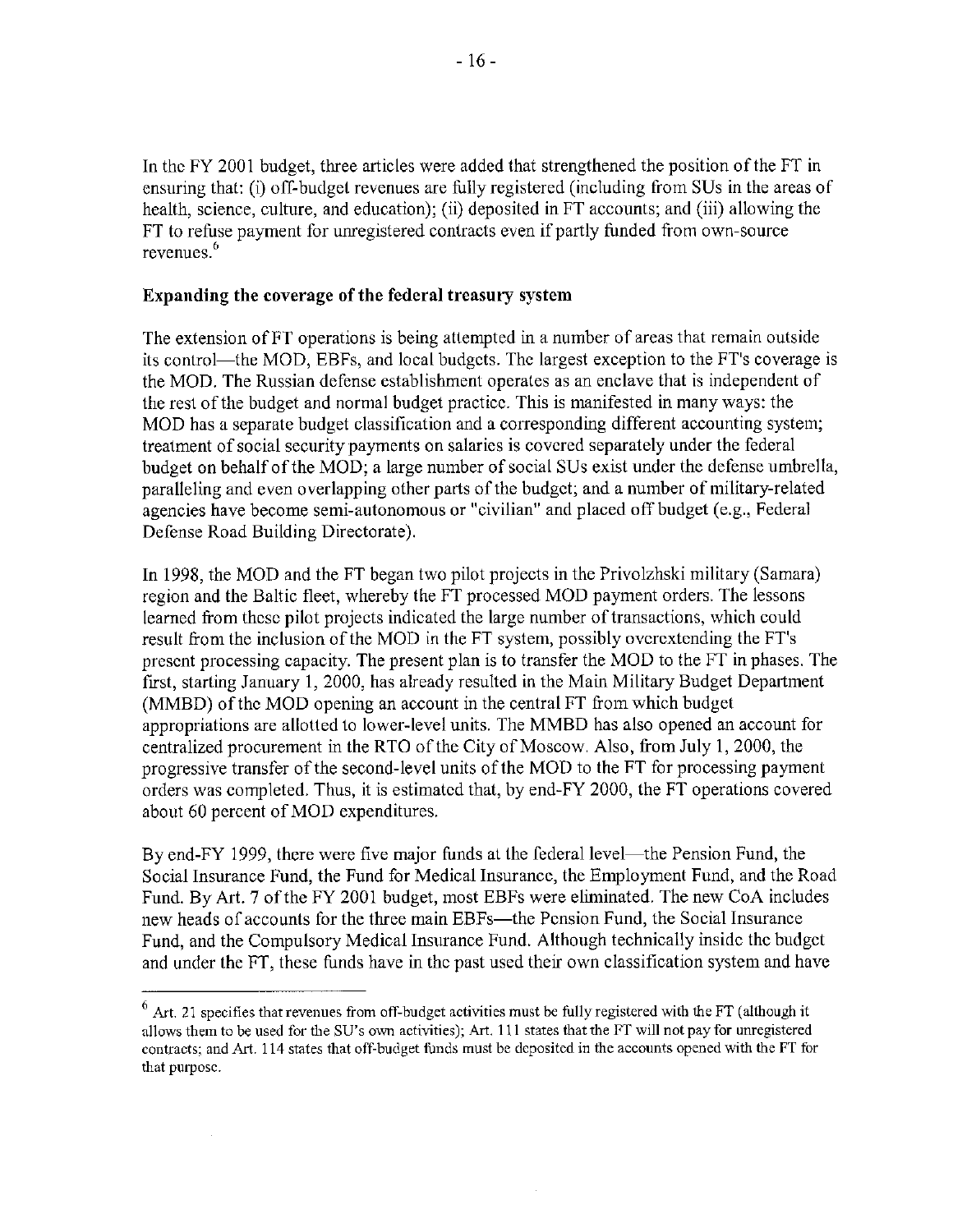followed their own accounting rules. This implies that the true integration of these funds will take some time to be technically consistent with the treasury's ledger system.

At end-1999, the FT covered local budgets, of which 3,239 are serviced for revenues (either entirely or for part of revenues), and 413 for expenditures in specified categories. Apart from receiving lower-level revenues, the FT is responsible for the sharing of "regulated taxes." To execute the federal budget and the lower-level budgets, the FT must operate with six basic accounts, which are opened throughout the system, implying significantly over 2000 accounts for the FT alone. In addition, because regional and local governmcnts arc not integrated into the FT system, additional sets of control accounts at commercial banks are held on regional and local government accounts. These vast numbers of accounts hold significant balances and are difficult to manage.

In theory, lower-level governments enter the FT only on a voluntary basis, although in practice there is a current trend in government policy to extend more central control over the regions and hence greater pressure for them to enter the system. At the same time, suppliers (especially of utility bills) have insisted that the local government enter the treasury system before they sign contracts. The recent need of local governments to conform to the Budget Code, and the imposition of a common classification system, have meant that local governments have turned to the FT to do this for them. There are indications, therefore, that the FT will most likely have to expand its operations in respect to regional and local governments. Processing revenues may not be too difficult, but processing lower-level expenditures is likely to prove problematic, even though the FY 2000 budget has increased FT responsibilities. At present, while there are around 50,000 SUs in the FT system (excluding the MOD), it is estimated that at the local level there could be as many as 120,000 units.

## [VII. A FUTURE](#page--1-0) REFORM AGENDA

Clearly, the Russian authorities have taken significant steps in recent years toward establishing a transparent fiscal management system, and the new Budget Code provides the overall legal framework in which to further develop such a system. From the perspective of future budget system reform, a two-stage strategy is perhaps in order. In the first stage, the budget process should be improved by introducing more transparent, internationally accepted standards, both in budget preparation and execution, for all government operations. In the second stage, there should be a move away from the present high degree of centralization in budget management toward a more decentralized approach in giving budget managers more scope to manage within strict accountability arrangements. In this stage, once compliance and stabilization controls are in place, thc priority will be to improve the efficiency and effectiveness of government operations.

### Measures to improve transparency **in** budget preparation

Many of the problems in preparing a realistic budget arise from the deficiencies of the prior stage within the budget cycle at which strategic options for the budget are clearly defined and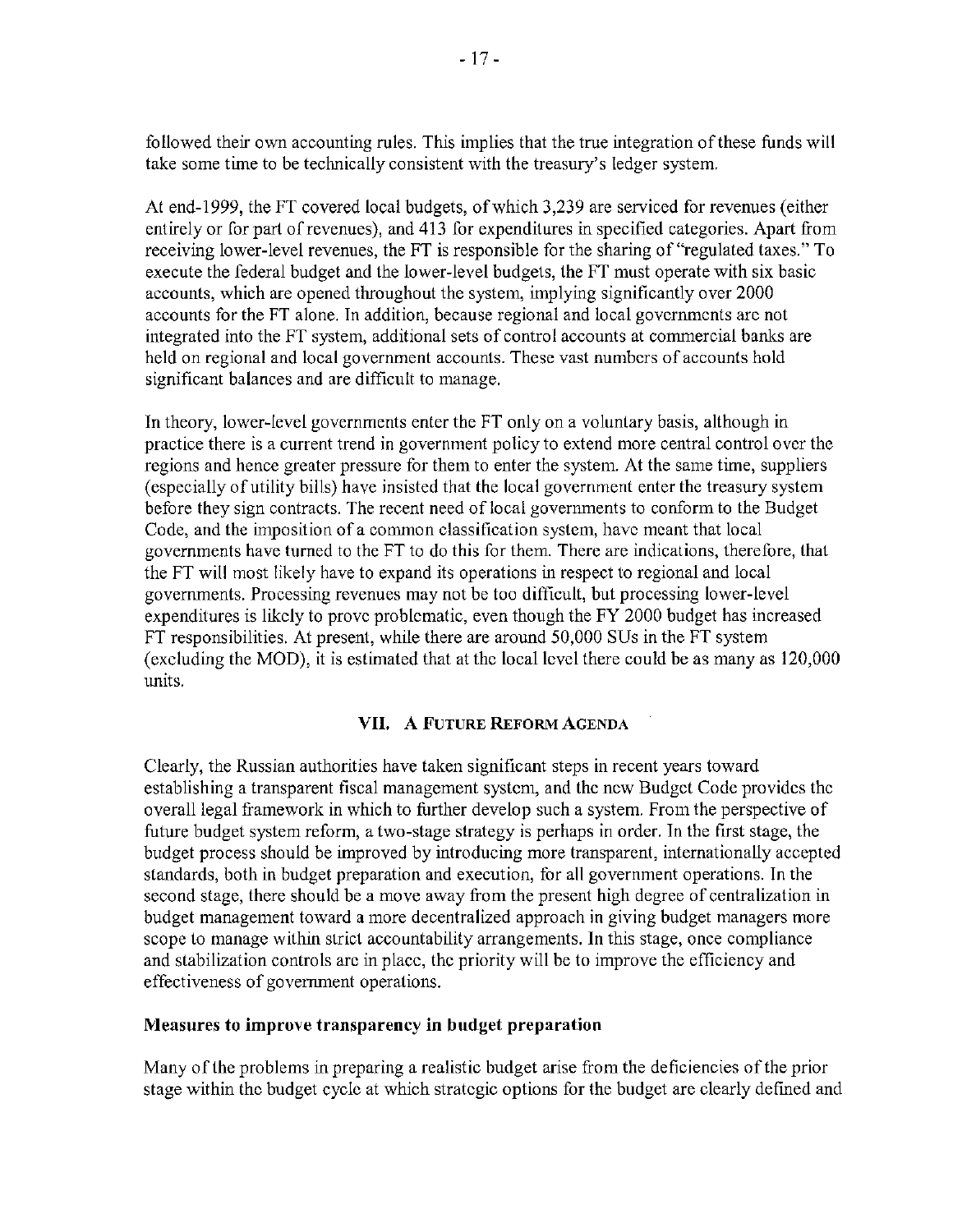reviewed, and binding decisions are made on overall budget strategy. Several factors contribute to the ineffectiveness of this stage:

- Lack of clarity in the respective roles of the executive and the legislature in budget formulation. The Budget Code makes provision for fundamental remaking of the budget by the legislature, yet the latter lacks either the technical support or the necessary time within the budget cycle to undertake this role.
- The process of budget formulation is relatively centralized, with central agencies playing a relatively direct role in determination of allocations, including the use of centrally fixed expenditure norms.
- The substantial deviations between budgeted and actual expenditure levels give little incentive for budget agencies to invest time and effort in realistic costing of policy options and preparing budget projections.
- At no stage in the process is there a transparent statement of budget strategy linking proposed policies, objectives, and broad budget allocations in a comprehensive manner (preferably more than a year ahead) that would facilitate clear decisions on what can and cannot be financed.

Again, these factors reflect the failure to review the strategic role of the government, and the fundamental problem of the lack of clear expenditure policies underlying budget allocations. As a result, the present basis for budget estimates is not transparent, and does not ensure the connection between budget authorization and the real obligations of the government. A better defmition of the expenditure estimates is required, for instance, by the BPD fully including registered commitments when tormulating budgets. Transparency is further obscured by the budget being prepared and approved on a functional basis and largely executed on an agency or SU basis. This has contributed to the fact that most of the information produced by the budget process is late, incomplete, and lacks analytical meaning.

A two-part strategy seems feasible. First, for preparing the budget standards for rcvcnuc and expenditure estimates in the budget require to be developed modeled on international practices. These standards would be based on a clear definition of existing policy expenditure commitments and a methodology to ensure that ongoing costs of government services are fully estimated and realistically related to the macroeconomic framework. For this purpose, a manual on modern costing methods would prove useful.

Second, political approval of the budget should be improved by reducing the number of main budget units and SUs to encourage internal priority setting; presenting the budget for approval on a ministry/SU and program basis rather than the functional/ministry basis at present; on the same basis, developing a system of monthly and quarterly reports aimed at performance review and supporting analysis of the current year's budget; and presenting estimates of tax expenditures with the budget document.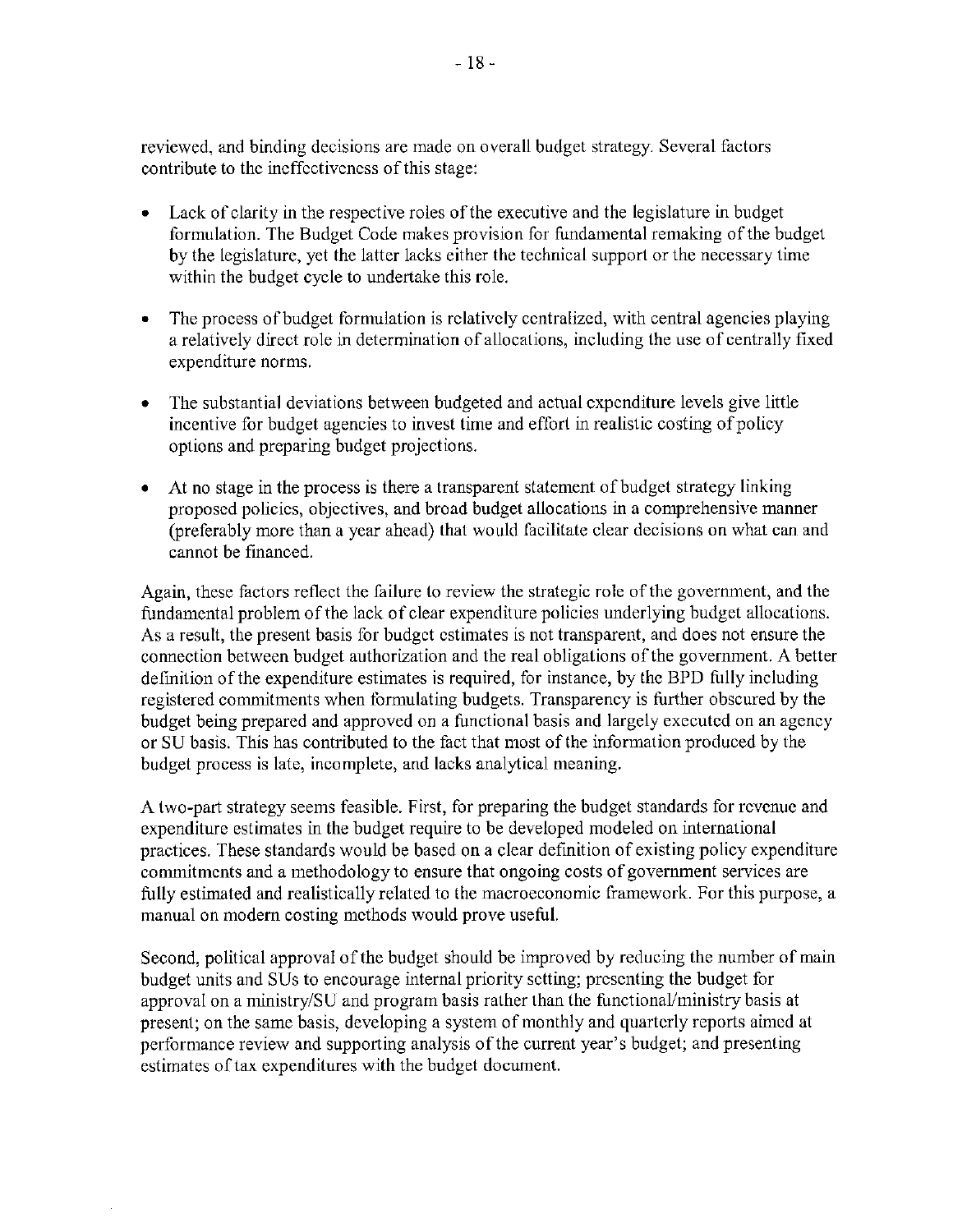# Measures to improve trausparency **in** budget execution

# *Making the government payroll more transparent*

Government employment, and hence the payroll, is one area which lacks a coherent strategy, hence undermining sound budgeting. The government has acknowledged the need for reducing employment levels and improving public employee compensation. However, there is no real defmitive data on the government's payroll. In addition, the wage bill is distorted by the provision of a wide range of benefits in kind-free apartments, medical clinic privileges, personal cars, subsidized meals, spa and resort services, etc.

Although these practices raise important issues of transparency, there appears to be little interest in the MoF in taking initiativcs in this arca. As a result of the unrcliable banking network, virtually all government employees are paid in cash on the basis of information submitted by a decentralized payroll unit in the line ministry. This essentially manual system is inefficient and vulnerable to fraud, and does not provide information to the MoF. Payment of salaries and wages constitutes over 23 percent of the government's noninterest expenditure in the 2000 budget. If the payroll is not computerized, control over such a large component of government expenditure will remain ineffective. A possible strategy would be to develop a standardized software package for payroll preparation, using the Social Fund Number as common identifier for payroll purposes. Devclop a standard manual on payroll preparation for all budget institutions.

# Improving the accounting and classification of government operations

For effective public expenditure management, the accounting system must be reorganized to serve as a timely provider of management information on budget execution. The CoA is the backbone of the accounting system. Ifit is not structured to capture the transactions in full budget classification format, then the FT will continue to have to rely on the reports of the SUs to monitor actual budget execution. In the past, this has been slow and unreliable, and sinec they cannot be independently verified, their completeness or accuracy is suspect. A major reform of the accounting system in the Russian Federation involves changing over from the present decentralized system to a centralized system.

In the latter system, the information will flow from the FT to the budget users, tax authorities, etc., and not vice versa, as at present. The government's transactions will be captured according to the Budget Code, only once, then entered automatically in the CoA by the computer software, avoiding the necessity of recompiling the data for reporting on budget execution. Of course, budget institutions will have to do their own detailed accounting operations-the keeping of detailed inventory for assets purchased and disposed of (e.g., [or control and fiduciary purposes) and records for nonfinancial data (tor management purposes to construct physical work-rate indicators, etc).

The treasury development project, presently being implemented with the financial assistance ofthe World Bank, will establish such a centralized accounting system, based on a CoA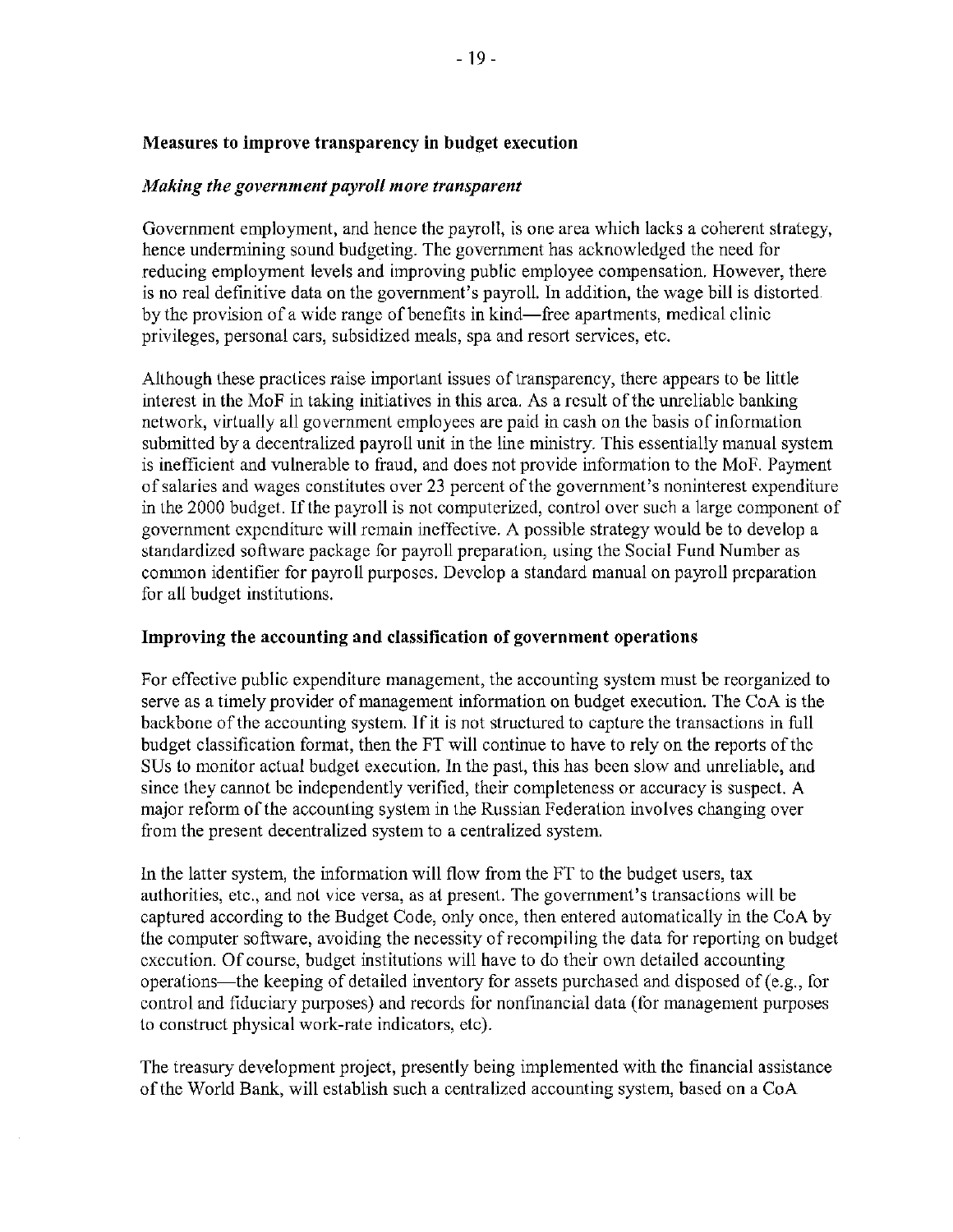meeting international standards. This will require modifications to the present CoA, which presently does not fully reflect the budget classifications. The structure of the CoA aims to satisfy the needs of budget users in complying with detailed accounting regulations in producing their year-end accounting reports, and accordingly seems to treat accounting and fiscal reporting as two independent functions and are not interrelated.

### Complete the development of the treasury system

A major step in the development of the treasury systcm was taken with the approval ofa federal treasury development program by government resolution (no. 677) of June 23, 1999. The objectives of this program are to: implement a TSA in the BOR; centralize all government operations in the FT accounts; ensure the implementation of a uniform accounting and reporting system based on a single accounting and budgct classification; develop, implement, and facilitate an integrated treasury computer/communication system interfaced with the BOR settlement network. Apart from the establishment of a network of regional and local FT offices, the three other pillars of a fully operational treasury system are only partially established: a general ledger accounting system (GLS), a TSA, which consolidates government cash resources, and a system of integrated financial management which minimizes the cost of government financing and guides thc speed of budget **execution. <sup>7</sup>**

Accordingly, the overall development of the FT's capacity should be encouraged, and, to this end, the authorities have developed a longer-term trcasury system modernization project, with World Bank loan funding. **In** the interim, it will be important to establish the fundamentals ofFT operations, which will focus on three main elements, touched on previously. First, complete the development of a GLS (operated by the FT and integrating the accounting carried out in SUs) that will record all stages of expenditure, from appropriation, conunitment, verification, and payment. Implementation will depend on computerization of FT and development of the interim system. Second, create a full TSA Complete the coverage of the treasury system, by inclusion of all security ministries, and the off-budget activities of budget institutions, closing the associated accounts and transferring them to ledger accounts in the treasury. Third, develop a system of reports, to support a financial planning capacity that will construct rolling three monthly cash-flow forccasts, to guide the commitment limits of SUs and to adjust borrowing in line with cash flow requirements (see above). These developments will only prove effective if there is a concurrent effort to upgrade government financial management skills.

<sup>7</sup> **A full explanation** of this **approach, and the experience of developing such systems in BRO countries, is contained in IMF Occasional Paper no. 198.**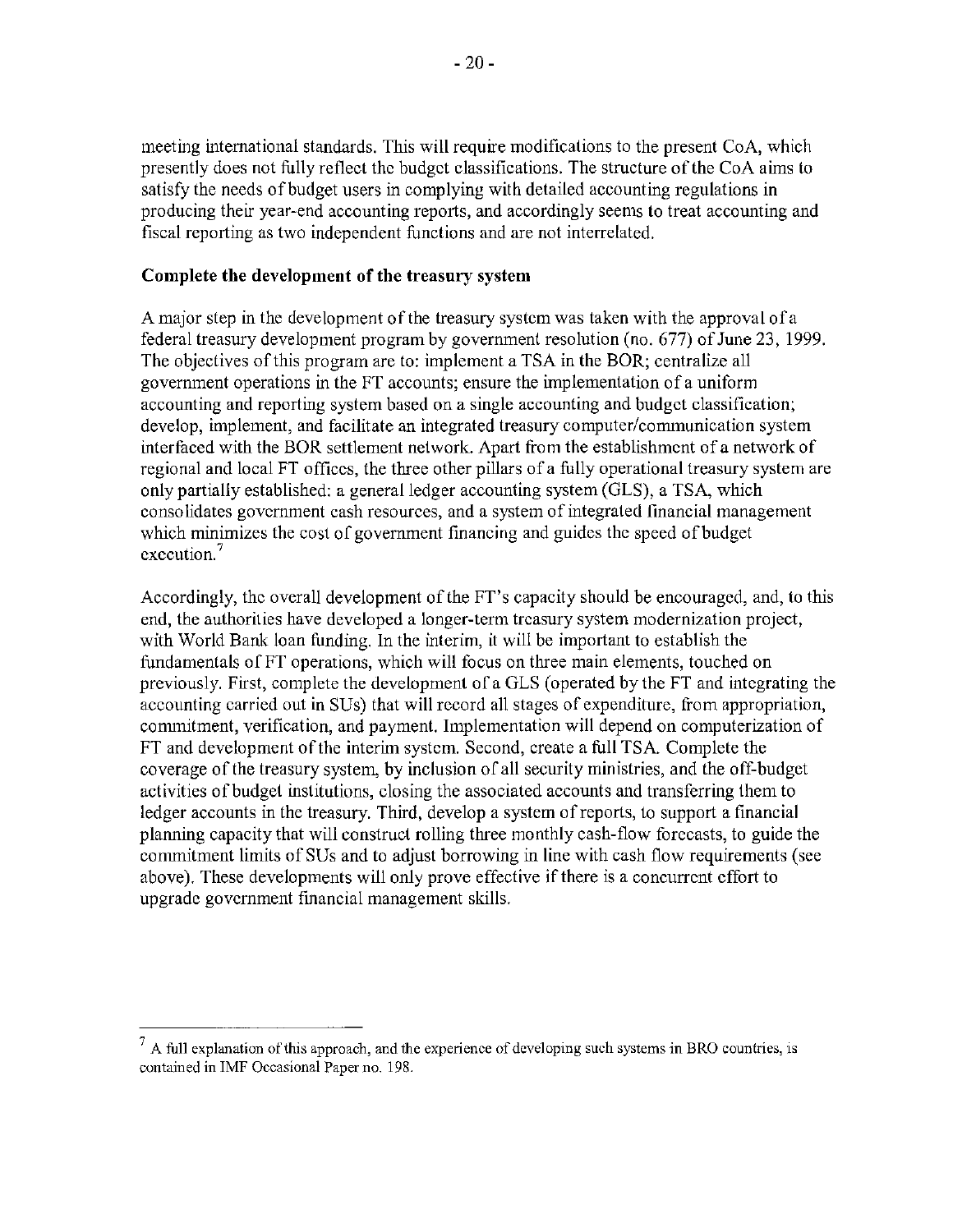#### Development government **financial** management capacity

The procedures for distribution of budget allocations, and for setting limits on spending of the ultimate users of budget resources, are fundamental to proper budget management and the avoidance of paymcnt arrears. Allocations are determined by the approved budget for the main budget institutions, which in turn prepare quarterly breakdowns ofthese appropriations for each of their subordinate units. Following this initial allocation, there are two important subsequent stages: the incurring of commitments and actual cash payment to settle these commitments. The responsibility in this area is divided bctwccn the BPD and the FT.

The BPD sets the level of commitments, by quarterly allocation of the annual appropriations, which is carried out at the level of economic classification. It also sets cash-expenditure limits each month by aggregates to each ministry. The FT checks and approves the line ministries' proposals for breaking down their aggregate cash limits into spending limits for their subordinate SUs. These limits, prepared by detailed economic classification, are based on cash-balance reports from the BOR received every five days.

There are three main problems with the present approach. First, there is no guarantee that the commitment levels set by the BPD can be covered in cash by the FT. If the latter monthly spending limits have been exhausted, payments have to be deferred, even if commitments have been made within the approved commitment limit. Rather than commitment limits being the binding constraint on spending, the present practice favors limits on-cash payments—in the past, the consequence has been a buildup in arrears. Second, the BPD, by setting the monthly financial limits by aggregates, causes additional problcms to the FT when this is used as a method to limit expenditures below the levels authorized for commitments. The FT has to monitor budget execution by composition of expenditure (economically classified) and the shortfall in financing has to be distributed by the FT among the various items at the economic classification level-either arbitrarily or based on the SU's preferences. It is difficult, therefore, to make expenditure cuts according to broader government policy priorities. Third, the FT system of cash rationing, by setting spending limits every 5 days, prevents the line ministries and their SUs from longer-term planning of their budget execution and undermines their capacity to meet payments already committed within the commitment limits.

To overcome these problems, it is important to change the point of expenditure control away from the final cash-payment stage to the commitment stage. The poor revenue performance in past years may have necessitated such extreme cash-rationing measures, but, with the improvement in the fiscal situation since FY 2000, it is important to move toward a system that will control expenditures at the commitment rather than at the cash stage. The FT's cash-management system should be replaced by the release of funds on a monthly basis to match the expected level of payments related to the commitment limits, so that ministries and their SUs are assured that cash resources would at least match the commitments. This approach calls for the introduction of financial planning based on budget execution plans from line ministries and the development of a cash-flow forecasting model within the FT, based on information (forecast collections for the remainder of the year) from the tax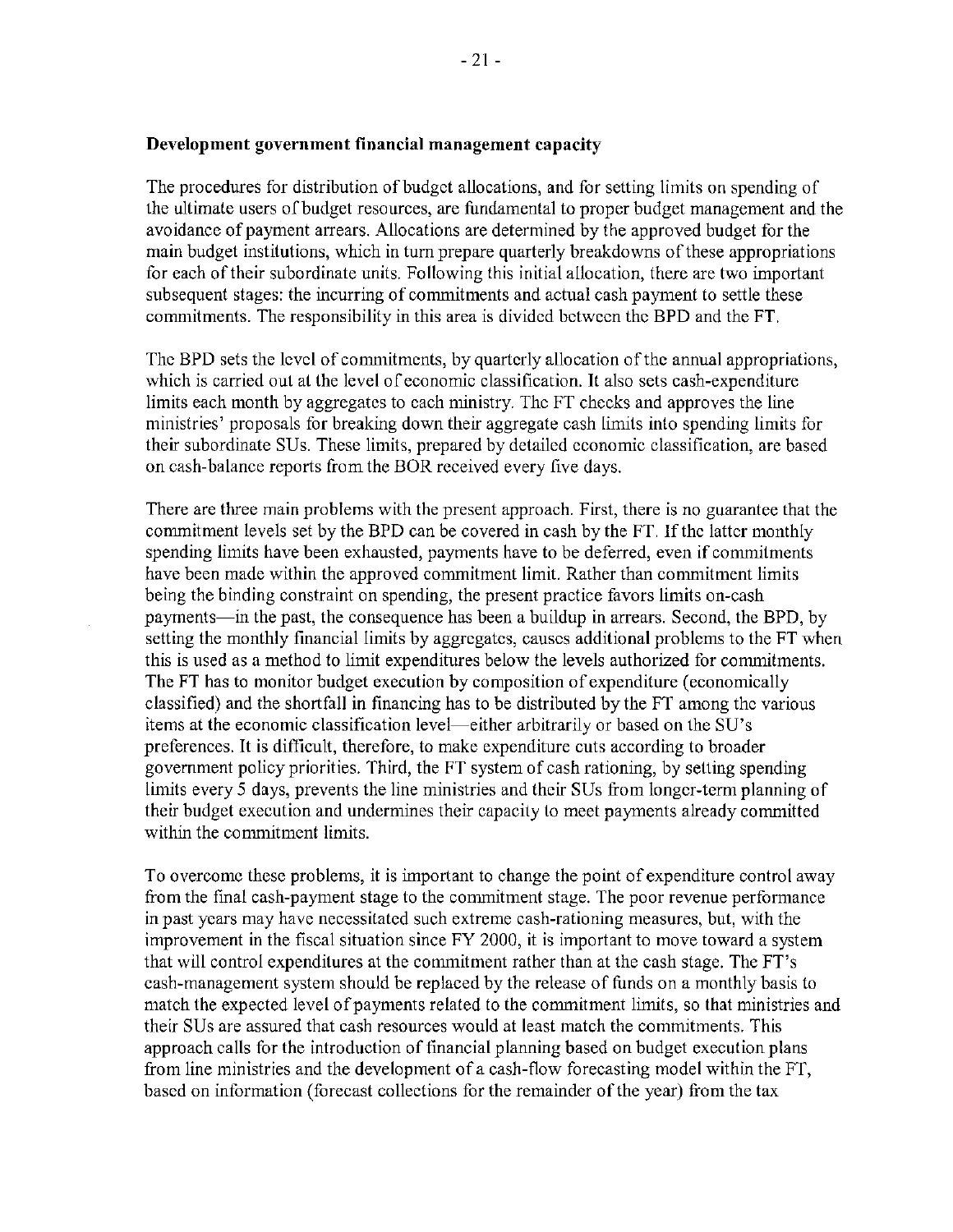ministry, customs committee, external and internal debt management departments, and the department of international financial institutions, as well as the data on actual collections and cash expenditures received from the accounting system.

### Strengthen the external **audit function**

To support a reform program in public expenditure management, it is essential to establish external checks on budget performance. In this regard, the external audit function is critical. International experience suggests that this function is most effective when the supreme audit institution has: genuine independence from the executive, with timely access to comprehensive budget execution data; reports to the legislature, but is able to pursue a systematic, independently determined program of audit, with separate budgetary provision for any ad hoc investigations required by the legislature; and, confines its role principally to ex post audit, without compromise from any parallel engagement in the activities of budget formulation and execution.

In Russia, the Chamber of Accounts has been hindered in carrying out this role owing to three main factors: (i) inadequate expenditure reporting and accounts preparation by the executive; (ii) diversion from a systematic work program by the intervention of ad hoc invcstigations requested by the legislature; and (iii) dilution of its core responsibilities for ex post audit by other tasks, such as advice on budget formulation, intervention in budget execution, and an enforcement role with respcct to implementation of audit findings and penalties. A strategy to relieve these weaknesses could include:

- improved timeliness and comprehensiveness in rcporting budget execution by the executive (dependent on reforms in coverage and operation of the FT described above);
- legislative amendment to clarify the role of the Chamber of Accounts, defining its responsibilities principally in terms of ex post audit; and
- with this refocused mandate, technically reinforce the Chamber of Accounts with more suitably qualified pcrsonnel, computerization, and a training program.

## **VIII. TIlE** [NEXT STAGE OF REFORM](#page--1-0)

It is evident that in pursuit of compliance and stabilization objectives, the Russian budget systcm presently features a high degree of centralization and a complex set of budgetary restrictions. These taken together have diminished the allocative and operational efficiency of budget execution with budget managers operating with little responsibility or incentive to deliver results. The next stage of budget system reform will involve a fundamental reoricntation of the budget system—as has already been evidenced in OECD countries—to provide greater inducement for managers to focus on possible improvements in allocative and operational efficiency in service delivery. This reorientation will require substantial capacity building in skills, which are currently in short supply. The present highly centralized budget system discourages the development of financial and allocative skills in spending